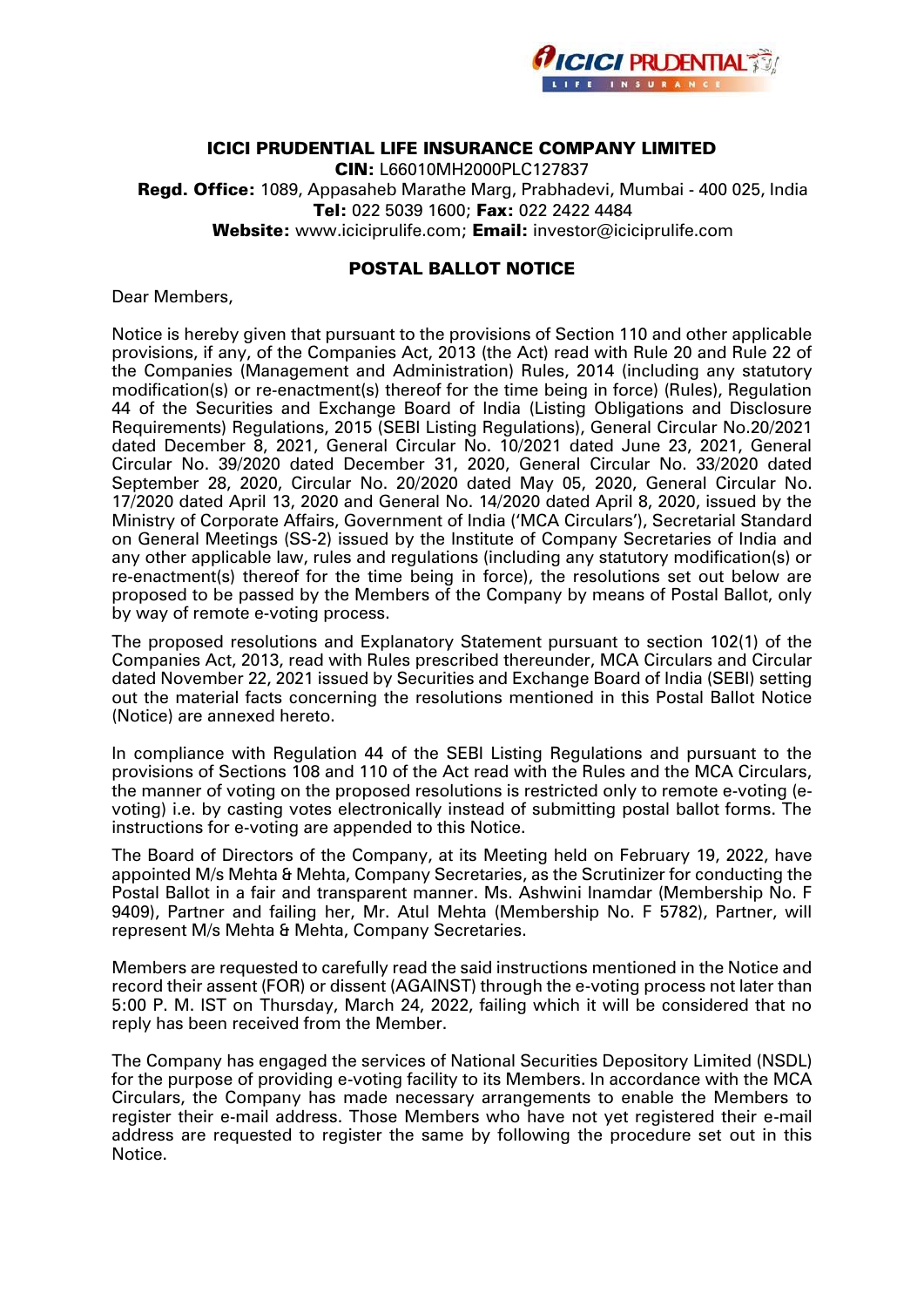After completion of scrutiny of the votes, the Scrutinizer shall submit a consolidated Scrutinizer's Report to the Chairman or a person authorised by him. The results of the Postal Ballot shall be declared on or before Saturday, March 26, 2022. The result declared along with the Scrutinizer's Report shall be placed on the Company's website i.e [www.iciciprulife.com](http://www.iciciprulife.com/) and on the website of NSDL i.e. [www.evoting.nsdl.com.](http://www.evoting.nsdl.com/) The Company shall simultaneously forward the results to National Stock Exchange of India Limited and BSE Limited, where the shares of the Company are listed. The resolutions, if approved, shall be taken as having been duly passed on the last date specified for e-voting i.e. Thursday, March 24, 2022.

Mumbai February 19, 2022 By Order of the Board

 Sonali Chandak Company Secretary ACS 18108

# Registered Office:

1089, Appasaheb Marathe Marg Prabhadevi, Mumbai - 400 025 Tel: 022 5039 1600; Fax: 022 2422 4484 investor@iciciprulife.com [www.iciciprulife.com](http://www.iciciprulife.com/) CIN: L66010MH2000PLC127837

# **NOTES**

- 1. The relevant Explanatory Statement pursuant to section 102(1) of the Companies Act, 2013, setting out the material facts concerning the special business in respect of Item Nos. 1 and 2 as set out above is annexed hereto.
- 2. In accordance with the MCA Circulars, this Postal Ballot Notice is being sent only by electronic mode to those Members whose names would appear on the Register of Members or the Register of Beneficial Owners maintained by National Securities Depository Limited (NSDL) and Central Depository Services (India) Limited (CDSL) (the Depositories) as on Tuesday, February 15, 2022 (Cut-off Date) and whose e-mail address is registered with the Company/Registrar and Share Transfer Agent/Depositories, as on said date. In this regard, the Company has published a notice by way of an advertisement as per MCA Circulars.
- 3. Corporate/Institutional Members (i.e. other than Individuals, HUF, NRI, etc.) are required to send scanned certified true copy (PDF Format) of the Board Resolution/Authority Letter, etc. together with attested specimen signature(s) of the duly authorised representative(s), to the Scrutinizer by email to [info@mehta](mailto:info@mehta-mehta.com)[mehta.com](mailto:info@mehta-mehta.com) with a copy marked to [evoting@nsdl.co.in.](mailto:evoting@nsdl.co.in)
- 4. The Company's Registrar & Transfer Agents for its share registry (both, physical as well as electronic) is KFin Technologies Private Limited (Formerly known as Karvy Fintech Private Limited) (KFin/Registrar/RTA) having its office at Selenium Tower B, Plot 31-32,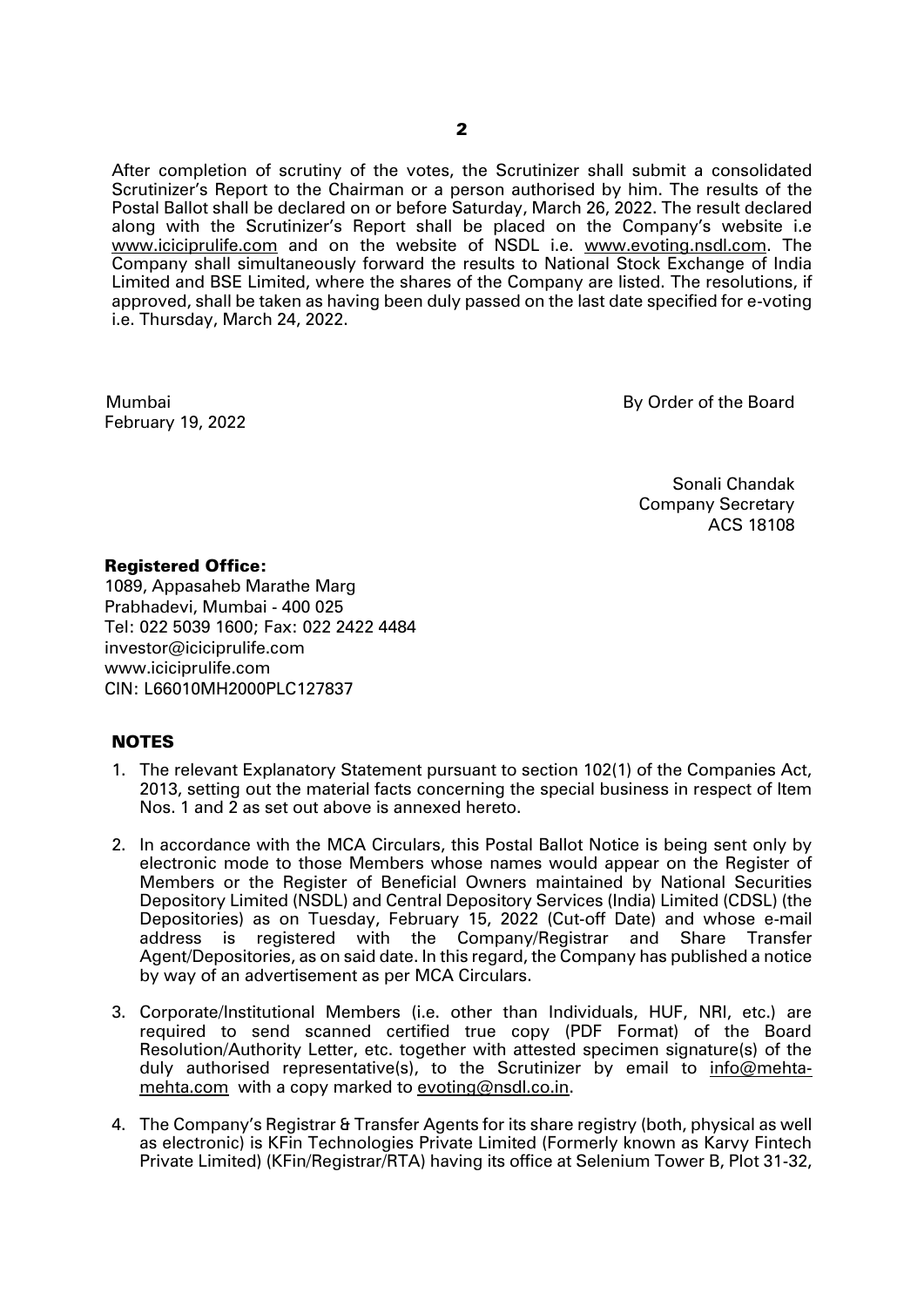Gachibowli, Financial District, Nanakramguda, Hyderabad 500 032, Unit: ICICI Prudential Life Insurance Company Limited.

- 5. All the documents referred to in the Notice and Explanatory Statement will also be available for electronic inspection without any fee by the Members from the date of circulation of this Notice up to Thursday, March 24, 2022. Members seeking to inspect such documents can send an email to [investor@iciciprulife.com.](mailto:investor@iciciprulife.com)
- 6. The Notice has been uploaded on the website of the Company a[t www.iciciprulife.com.](http://www.iciciprulife.com/) The Notice can also be accessed from the websites of the Stock Exchanges i.e. BSE Limited and National Stock Exchange of India Limited at www.bseindia.com and www.nseindia.com respectively and is also available on the website of e-voting agency NSDL (agency for providing the e-voting facility) i.e. [www.evoting.nsdl.com.](http://www.evoting.nsdl.com/)
- 7. In accordance with the MCA Circulars, the Notice is being sent in electronic form only. The hard copy of the Notice along with Postal Ballot forms and pre-paid business envelope will not be sent to the Members for the Postal Ballot. Accordingly, the communication of the assent or dissent of the Members would take place through the e-voting system only.
- 8. In terms of the aforesaid MCA Circulars, the business set out in the Notice will be transacted through electronic voting system and the Company shall provide the facility of voting by electronic means. Instructions and other information relating to e-voting are given in this Notice.
- 9. Once the vote is cast, whether partially or otherwise, the Member shall not be allowed to change it subsequently or cast the vote again.
- 10. Members holding Equity Shares of the Company as on the Cut-off Date i.e. Tuesday, February 15, 2022 only shall be entitled to vote through e-voting process in relation to the resolutions specified in this Postal Ballot Notice. A person who becomes a Member after the Cut-off Date should treat this Postal Ballot Notice for information purpose only.
- 11. A member who is a related party to the Company, shall not vote on the resolutions specified in this Postal Ballot Notice, irrespective of whether the member is a party to the particular related party transaction or not.
- 12. Information and other instructions relating to e-voting:
	- a. In terms of Sections 108, 110 and other applicable provisions of the Companies Act, 2013, as amended, read together with the Rules, MCA Circulars and in compliance with Regulation 44 of the Securities and Exchange Board of India (Listing Obligations and Disclosure Requirements) Regulations, 2015 as amended from time to time, evoting facility is being provided to all the Members of the Company.
	- b. For the purpose of the e-voting facility to be provided to the Members, the Company has engaged National Securities Depository Limited (NSDL), as the authorised agency.
	- c. A person, whose name is recorded in the register of members or in the register of beneficial owners maintained by the depositories as on the cut-off date, i.e. Tuesday, February 15, 2022 only, shall be entitled to vote (through e-voting means). In case of joint holders, only such joint holder who is higher in the order of names will be entitled to vote.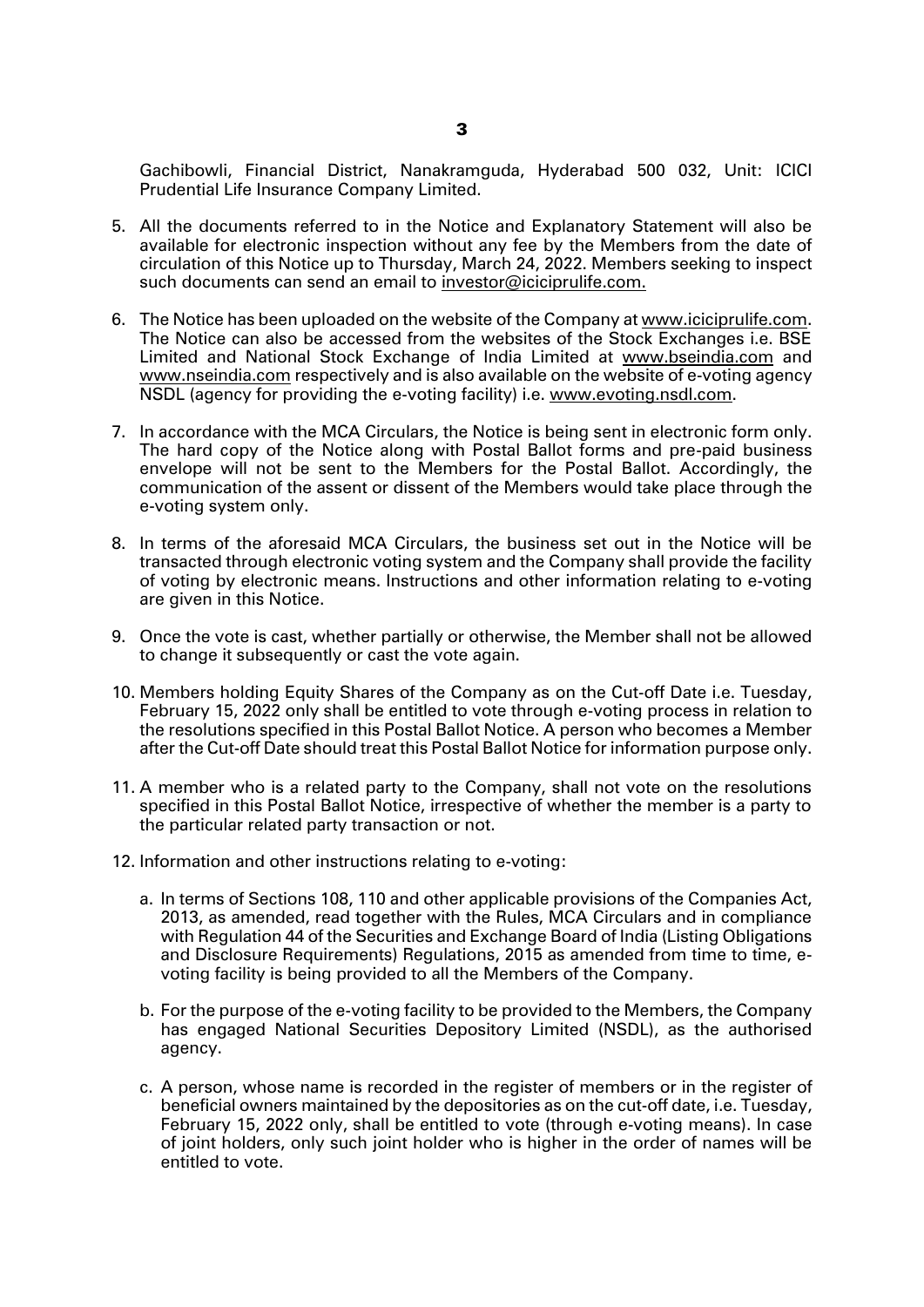- d. The voting rights of the Members shall be in proportion to their share in the paid-up share capital of the Company as on the cut-off date.
- e. The cut-off date i.e. Tuesday, February 15, 2022, is the date on which the right of voting of the Members shall be reckoned and a person who is not a Member as on the cut-off date should treat this Notice for information purposes only.
- f. The e-voting period will commence at 9.00 a.m. IST on Tuesday, February 22, 2022 and will end at 5.00 p.m. IST on Thursday, March 24, 2022.
- g. At the end of the e-voting period, the facility shall forthwith be blocked and e-voting shall not be allowed beyond the said date and time.
- h. The resolution, if approved, shall be deemed to have been passed on the last date of e-voting, which would be Thursday, March 24, 2022. The resolution passed by the Members through Postal Ballot is deemed to have been passed as if the same has been passed at a general meeting of the Members.
- 13. Process for those members whose email ids are not registered with the depositories or who become a member after the despatch of the notice, for procuring user id and password and registration of e mail ids for e-voting for the resolutions set out in this Notice:
	- a. In case shares are held in physical mode, members may obtain the login ID and password by sending scanned copy of : i) a signed request letter mentioning your name, folio number and complete address (including email); ii) the share certificate (front and back) and iii) the PAN Card and any one document (such as Driving License, Bank Statement, Election Card, Passport, etc.) in support of the address of the member as registered with the Company; to the email address of the Company i.e. [investor@iciciprulife.com.](mailto:investor@iciciprulife.com)
	- b. In case shares are held in demat mode, members may obtain the login ID and password by sending scanned copy of: i) a signed request letter mentioning your name, DPID-CLID (16 digit DPID + CLID or 16 digit beneficiary ID); ii) client master or copy of Consolidated Account statement and iii) the PAN Card, to the email address of the Company i.e. [investor@iciciprulife.com](mailto:investor@iciciprulife.com) If the Member is an individual shareholder holding securities in demat mode, he/she should refer to the login method explained at Step 1 (A) i.e. Login method for e-Voting and joining virtual meeting for Individual shareholders holding securities in demat mode.
	- c. Alternatively member may send an e-mail request to [evoting@nsdl.co.in](mailto:evoting@nsdl.co.in) for obtaining User ID and Password by proving the details mentioned in Point a. or b., as the case may be.
	- d. As per SEBI circular dated December 9, 2020, individual shareholders holding securities in demat mode are allowed to vote through their demat account maintained with Depositories and Depository Participants. Shareholders are required to update their mobile number and email ID correctly in their demat account in order to access e-voting facility.
- 14. The process and manner of e-voting are explained herein below:

NSDL e-voting system consists of "Two Steps" which are mentioned below: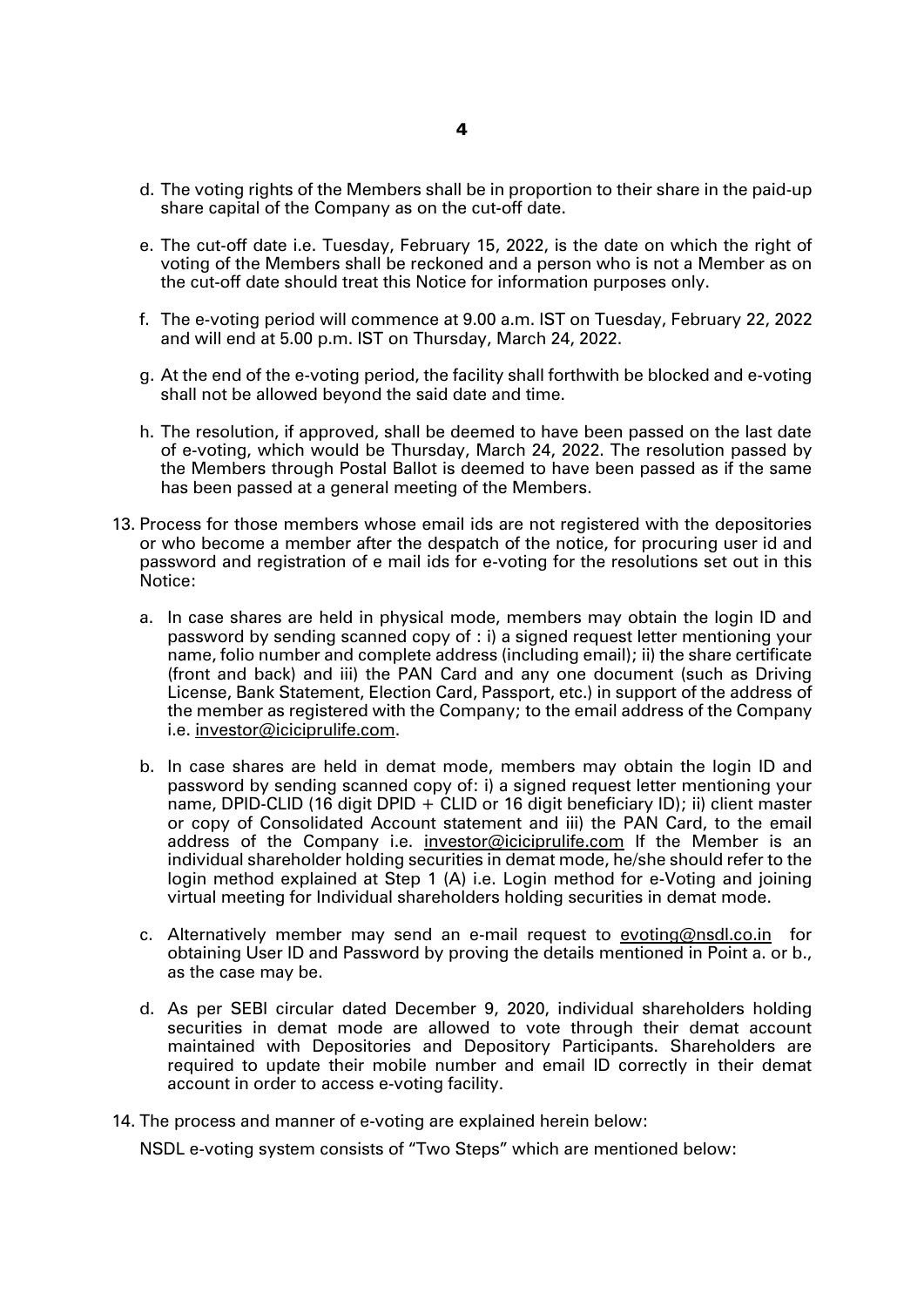#### Step 1: Access to NSDL e- voting system

A. Login method for e-voting for individual shareholders holding securities in demat mode

As per SEBI circular dated December 9, 2020, on e-voting facility provided by listed companies, individual shareholders holding securities in demat mode are allowed to vote through their demat account maintained with Depositories and Depository Participants. Members are advised to update their mobile number and email id in their demat accounts in order to access e-voting facility.

- a. Individual shareholders holding shares in demat mode with NSDL can login as follows:
	- 1. If you are already registered for NSDL IDeAS facility, please visit the e-Services website of NSDL. Open web browser by typing the following URL: <https://eservices.nsdl.com/> either on a Personal Computer or on a mobile. Once the home page of e-Services is launched, click on the 'Beneficial Owner' icon under 'Login' which is available under 'IDeAS' section. A new screen will open. You will have to enter your User ID and Password. After successful authentication, you will be able to see e-voting services. Click on 'Access to e-Voting' under e-voting services and you will be able to see e-Voting page. Click on options available against company name or e-Voting service provider - NSDL and you will be re-directed to NSDL e-voting website for casting your vote during the e-voting period.
	- 2. If the user is not registered for IDeAS e-Services, option to register is available at [https://eservices.nsdl.com](https://eservices.nsdl.com/). Select "Register Online for IDeAS" Portal or click at<https://eservices.nsdl.com/SecureWeb/IdeasDirectReg.jsp>
	- 3. Visit the e-voting website of NSDL. Open web browser by typing the following URL: <https://www.evoting.nsdl.com/> either on a Personal Computer or on a mobile. Once the home page of e-voting system is launched, click on the icon 'Login' which is available under 'Shareholder/Member' section. A new screen will open. You will have to enter your User ID (i.e. your sixteen digit demat account number held with NSDL), Password/OTP and a Verification Code as shown on the screen. After successful authentication, you will be redirected to NSDL Depository site wherein you can see e-voting page. Click on options available against company name or e-voting service provider - NSDL and you will be redirected to e-voting website of NSDL for casting your vote during the evoting period.
	- b. Individual shareholders holding shares in demat mode with CDSL can login as follows:
		- 1. Existing users who have opted for Easi / Easiest, can login through their user id and password. Option will be made available to reach e-voting page without any further authentication. The URL for users to login to Easi /Easiest are <https://web.cdslindia.com/myeasi/home/login> or [www.cdslindia.com](http://www.cdslindia.com/) and click on New System Myeasi.
		- 2. After successful login of Easi/Easiest the user will be also able to see the E Voting Menu. The Menu will have links of e-voting service provider i.e. NSDL. Click on NSDL to cast your vote.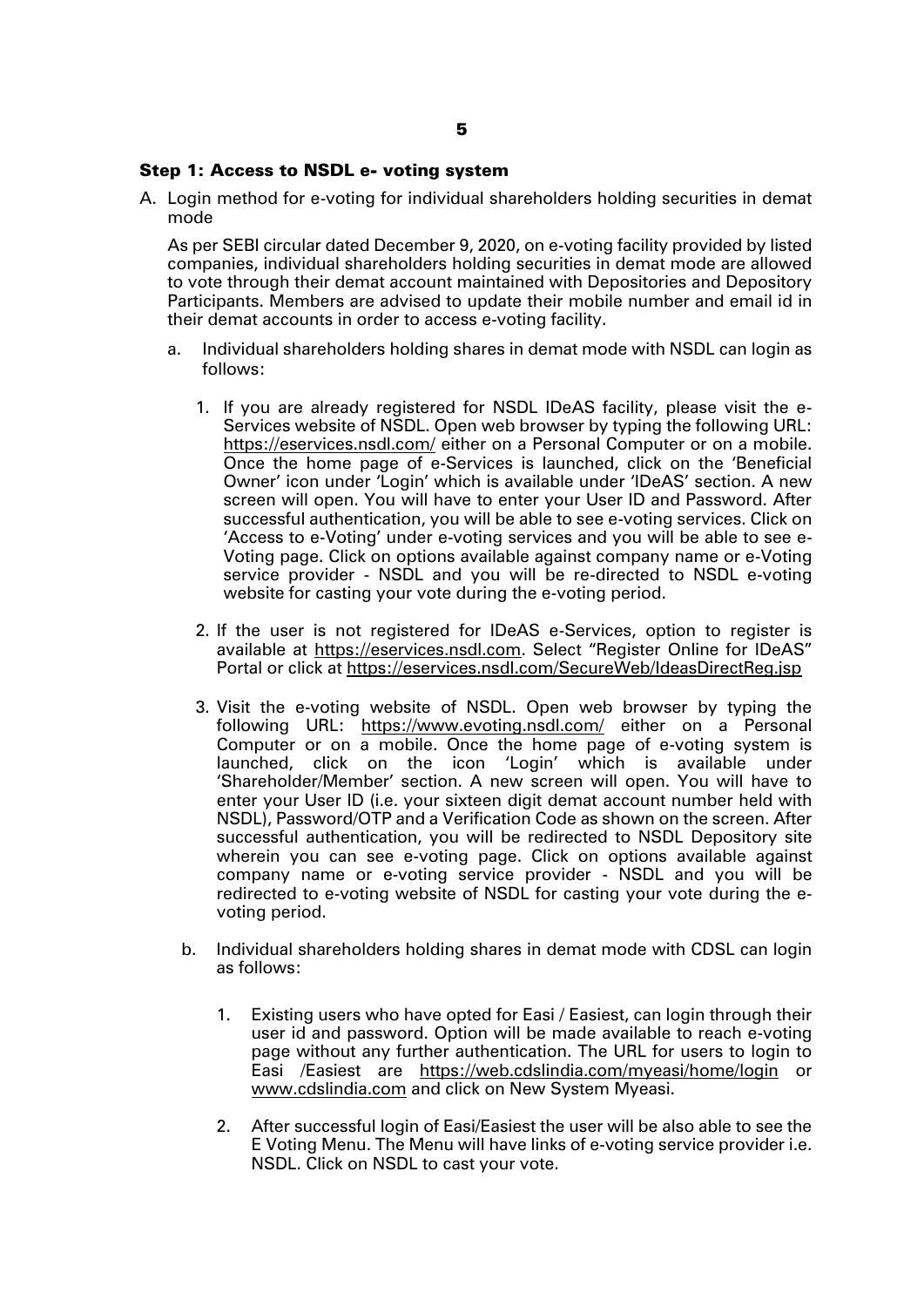- 3. If the user is not registered for Easi/Easiest, option to register is available at [https://web.cdslindia.com/myeasi/Registration/EasiRegistration.](https://web.cdslindia.com/myeasi/Registration/EasiRegistration)
- 4. Alternatively, the user can directly access e-voting page by providing demat account number and PAN from a link in [www.cdslindia.com](http://www.cdslindia.com/) home page. The system will authenticate the user by sending OTP on registered mobile & email as recorded in the demat account. After successful authentication, user will be provided links for the respective e-voting service provider i.e. NSDL where the e-voting is in progress.
- c. Individual shareholders holding shares in demat mode can also login through their depository participants as follows:

You can also login using the login credentials of your demat account through your Depository Participant registered with NSDL/CDSL for evoting facility. Once you have logged in, you will be able to see e-voting option. Once you click on e-voting option, you will be redirected to NSDL/CDSL Depository site after successful authentication, wherein you can see e-voting feature. Click on options available against company name or e-voting service provider-NSDL and you will be redirected to e-voting website of NSDL for casting your vote during the e-voting period.

d. Important Note:

Members who are unable to retrieve User ID/ Password are advised to use Forgot User ID and Forgot Password option available at abovementioned website.

Helpdesk for Individual Shareholders holding securities in demat mode for any technical issues related to login through Depository i.e. NSDL and CDSL.

| Login type           | Helpdesk details                                  |
|----------------------|---------------------------------------------------|
| Individual           | Members facing any technical issue in login can   |
| Shareholders holding | contact NSDL helpdesk by sending a request at     |
| securities in demat  | evoting@nsdl.co.in or call at toll free no.: 1800 |
| mode with NSDL       | 22 44 30 and 1800 1020 990                        |
| Individual           | Members facing any technical issue in login can   |
| Shareholders holding | contact CDSL helpdesk by sending a request at     |
| securities in demat  | helpdesk.evoting@cdslindia.com or contact at      |
| mode with CDSL       | 022-23058738 or 022-23058542-43                   |

- B. Login method for shareholders other than Individual shareholders holding securities in demat mode and shareholders holding securities in physical mode.
- 1. Visit the e-voting website of NSDL. Open web browser by typing the following URL: <https://www.evoting.nsdl.com/> either on a Personal Computer or on a mobile.
- 2. Once the home page of e-Voting system is launched, click on the icon "Login" which is available under 'Shareholder/Member' section.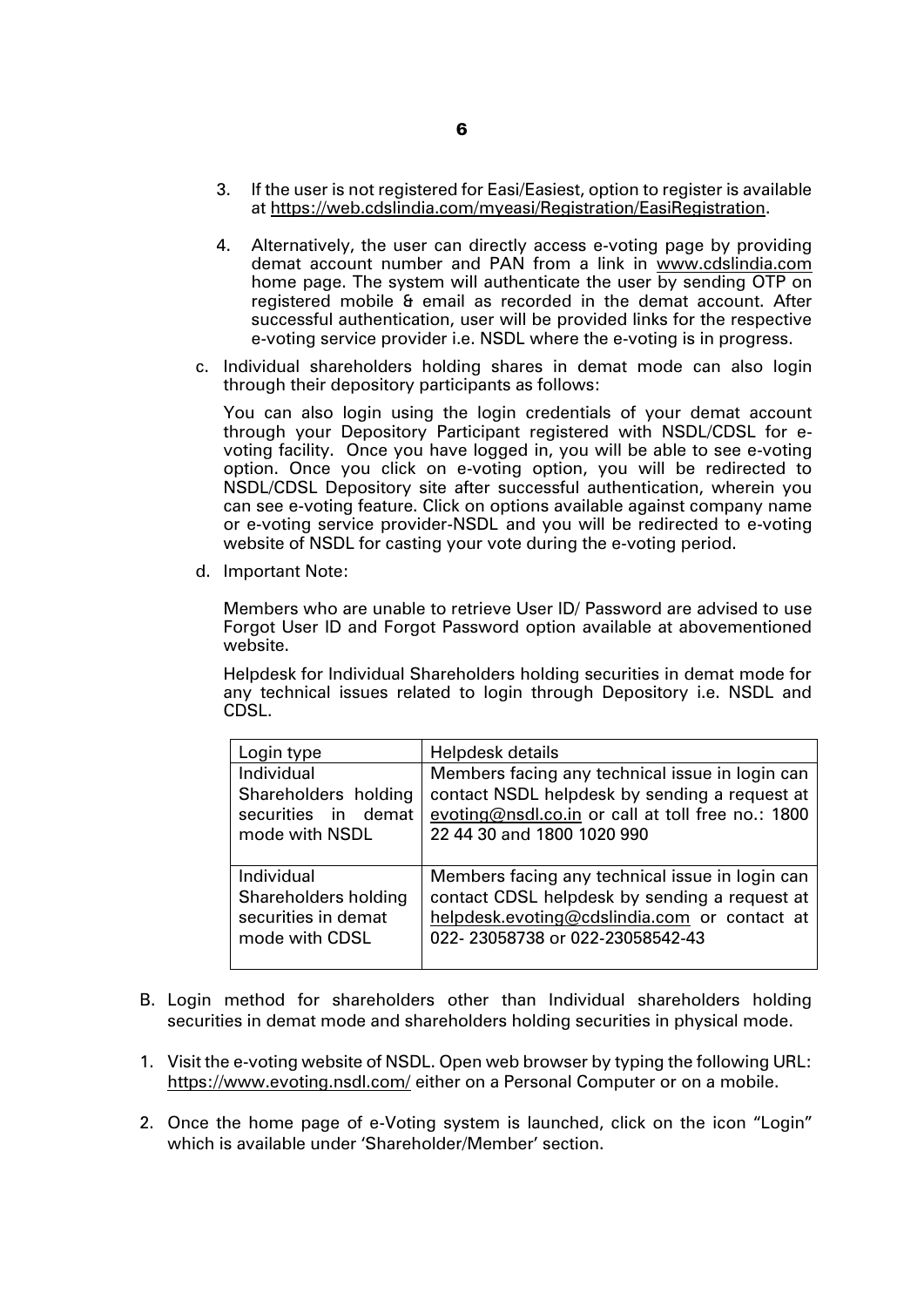3. A new screen will open. You will have to enter your User ID, your Password/OTP and a Verification Code as shown on the screen.

Alternatively, if you are registered for NSDL e-services i.e. IDeAS, you can log-in at <https://eservices.nsdl.com/> with your existing IDeAS login. Once you log-in to NSDL e-services after using your log-in credentials, click on e-Voting and you can proceed to Step 2 i.e. Cast your vote electronically.

4. Your User ID details are given below :

| Manner of holding shares i.e. Your User ID is:<br>(NSDL or CDSL)<br>Demat<br>or<br><b>Physical</b> |                                                                                                                                                                       |
|----------------------------------------------------------------------------------------------------|-----------------------------------------------------------------------------------------------------------------------------------------------------------------------|
| a) For Members who hold shares in<br>demat account with NSDL.                                      | 8 Character DP ID followed by 8 Digit<br>Client ID<br>For example if your DP ID is IN300***<br>and Client ID is 12****** then your user<br>ID is IN300***12******     |
| b) For Members who hold shares in<br>demat account with CDSL.                                      | 16 Digit Beneficiary ID<br>For example if your Beneficiary ID is<br>12************** then your user ID is<br>12**************                                         |
| c) For Members holding shares in<br>Physical Form.                                                 | followed by Folio Number<br><b>EVEN</b><br>registered with the company<br>For example if folio number is 001***<br>and EVEN is 101456 then user ID is<br>101456001*** |

- 5. Password details for shareholders other than Individual shareholders are given below:
	- a. If you are already registered for e-voting, then you can use your existing password to login and cast your vote.
	- b. If you are using NSDL e-voting system for the first time, you will need to retrieve the 'initial password' which was communicated to you. Once you retrieve your 'initial password', you need to enter the 'initial password' and the system will force you to change your password.
	- c. How to retrieve your 'initial password'?
		- (i) If your email ID is registered in your demat account or with the company, your 'initial password' is communicated to you on your email ID. Trace the email sent to you from NSDL from your mailbox. Open the email and open the attachment i.e. a .pdf file. Open the .pdf file. The password to open the .pdf file is your 8 digit client ID for NSDL account, last 8 digits of client ID for CDSL account or folio number for shares held in physical form. The .pdf file contains your 'User ID' and your 'initial password'.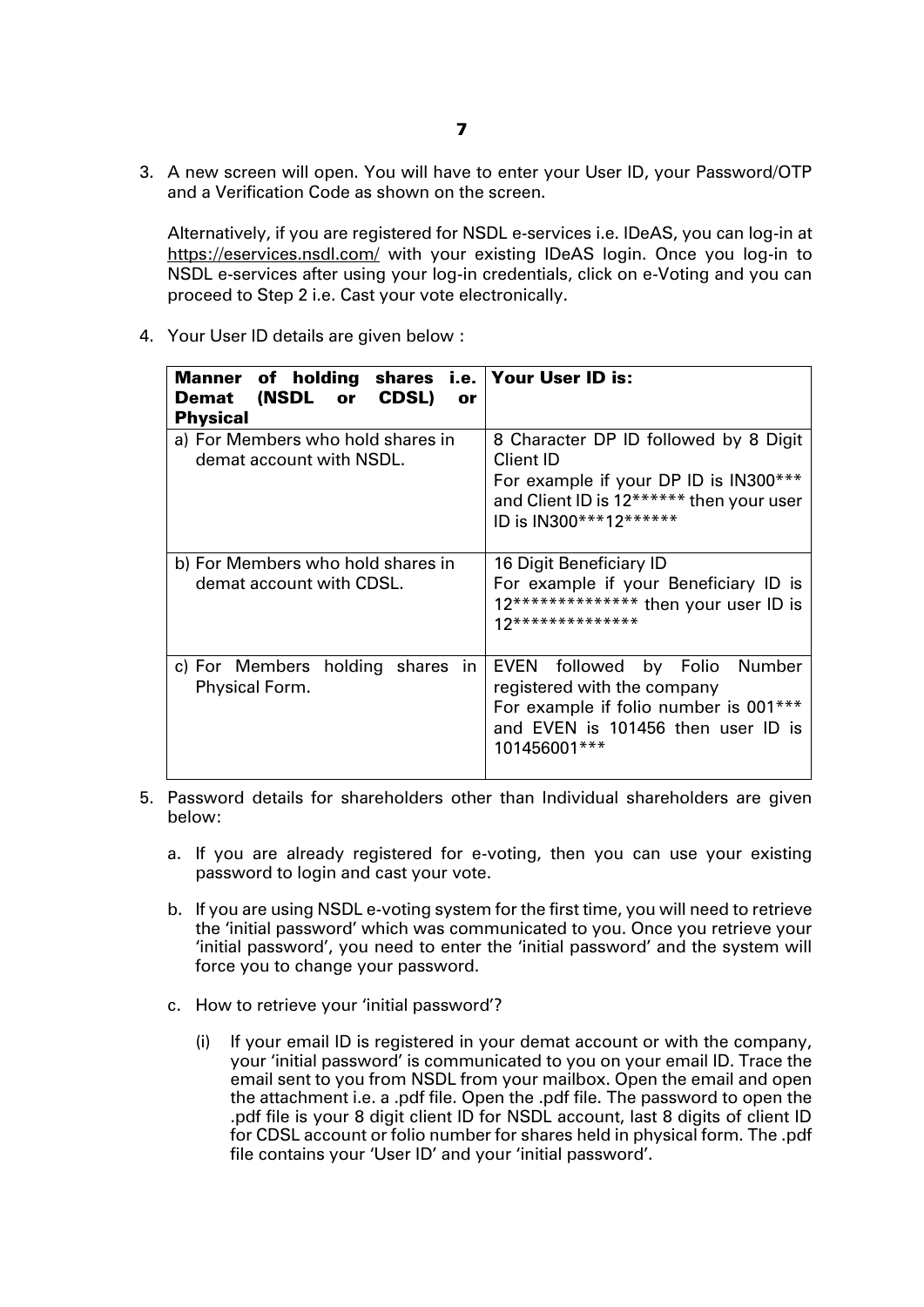- (ii) If your email ID is not registered, please follow steps mentioned below in process for those shareholders whose email ids are not registered.
- 6. If you are unable to retrieve or have not received the " Initial password" or have forgotten your password:
	- a. Click on "**[Forgot User Details/Password](https://www.evoting.nsdl.com/eVotingWeb/commonhtmls/NewUser.jsp)**?"(If you are holding shares in your demat account with NSDL or CDSL) option available on www.evoting.nsdl.com.
	- b. [Physical User Reset Password](https://www.evoting.nsdl.com/eVotingWeb/commonhtmls/PhysicalUser.jsp)?" (If you are holding shares in physical mode) option available on [www.evoting.nsdl.com.](http://www.evoting.nsdl.com/)
	- c. If you are still unable to get the password by aforesaid two options, you can send a request at [evoting@nsdl.co.in](mailto:evoting@nsdl.co.in) mentioning your demat account number/folio number, your PAN, your name and your registered address etc.
	- d. Members can also use the OTP (One Time Password) based login for casting the votes on the e-Voting system of NSDL.
- 7. After entering your password, tick on Agree to "Terms and Conditions" by selecting on the check box.
- 8. Now, you will have to click on "Login" button.
- 9. After you click on the "Login" button, Home page of e-Voting will open.

# Step 2: Cast your vote electronically on NSDL e-Voting system.

- 1. After successful login at Step 1, you will be able to see all the companies 'EVEN' in which you are holding shares and whose voting cycle is in active status.
- 2. Select "EVEN" of company for which you wish to cast your vote during the e-voting period.
- 3. Now you are ready for e-voting as the Voting page opens.
- 4. Cast your vote by selecting appropriate options i.e. assent or dissent, verify/modify the number of shares for which you wish to cast your vote and click on "Submit" and also "Confirm" when prompted.
- 5. Upon confirmation, the message "Vote cast successfully" will be displayed.
- 6. Once you confirm your vote on the resolution, you will not be allowed to modify your vote.

General Guidelines for Members:

I. It is strongly recommended not to share your password with any other person and take utmost care to keep your password confidential. Login to the e-voting website will be disabled upon five unsuccessful attempts to key in the correct password. In such an event, you will need to go through the "Forgot User Details/Password?" or "Physical User Reset Password?" option available on https://www.evoting.nsdl.com to reset the password.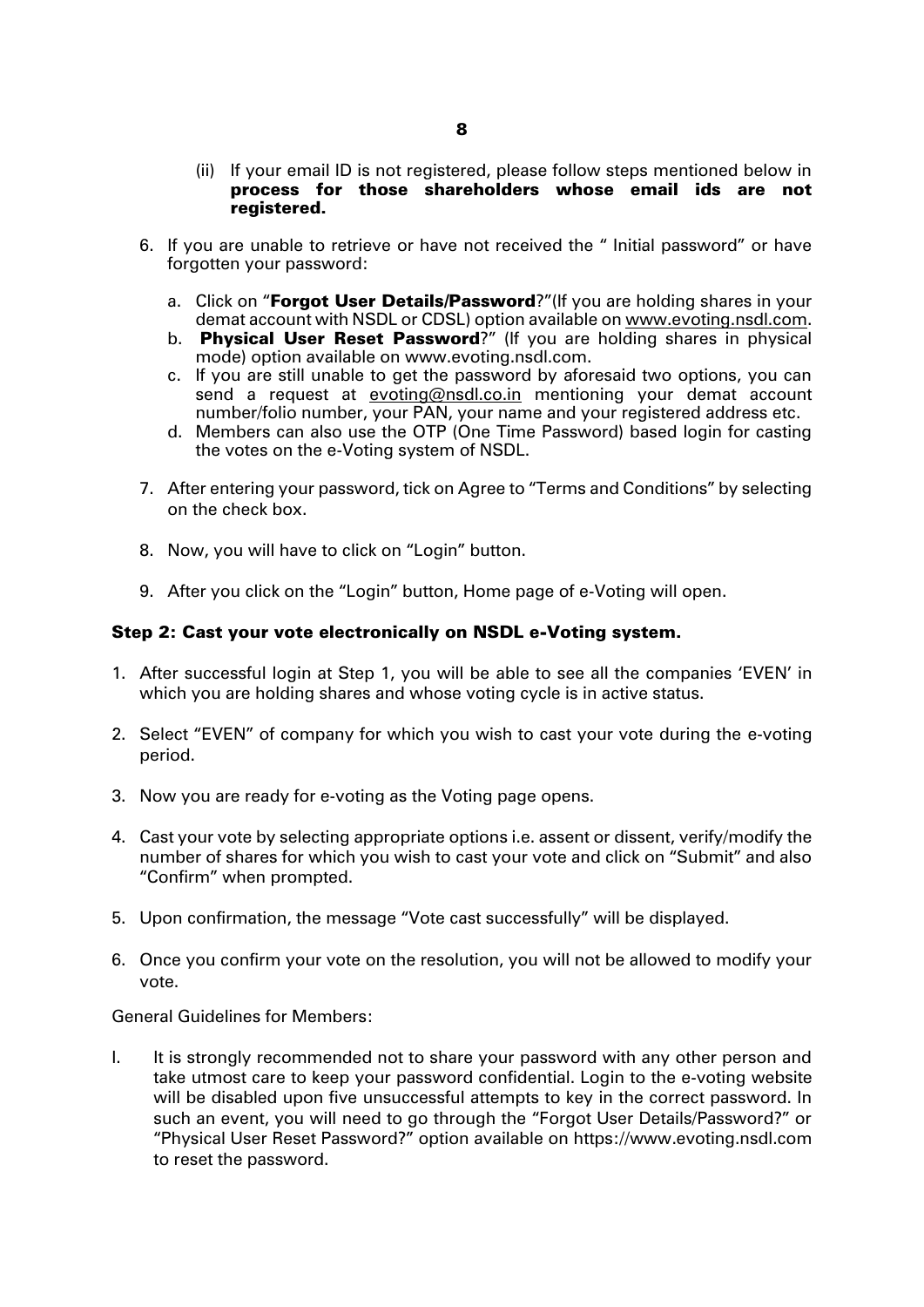- II. In case of any queries relating to e-voting you may refer to the FAQs for Shareholders and e-voting user manual for Shareholders available at the download section of https://www.evoting.nsdl.com or call on toll free no.: 1800 22 44 30 and 1800 1020 990 or send a request at evoting@nsdl.co.in.
- III. In case of any grievances connected with facility for e-voting, please contact Mr. Tejas Chaturvedi, Assistant Manager, NSDL, 4th Floor, 'A' Wing, Trade World, Kamala Mills Compound, Senapati Bapat Marg, Lower Parel, Mumbai 400 013. Email: evoting@nsdl.co.in, Tel: 1800 22 44 30 and 1800 1020 990.

Mumbai February 19, 2022 By Order of the Board

 Sonali Chandak Company Secretary ACS 18108

#### Registered Office:

1089, Appasaheb Marathe Marg Prabhadevi, Mumbai - 400 025 Tel: 022 5039 1600; Fax: 022 2422 4484 investor@iciciprulife.com [www.iciciprulife.com](http://www.iciciprulife.com/) CIN: L66010MH2000PLC127837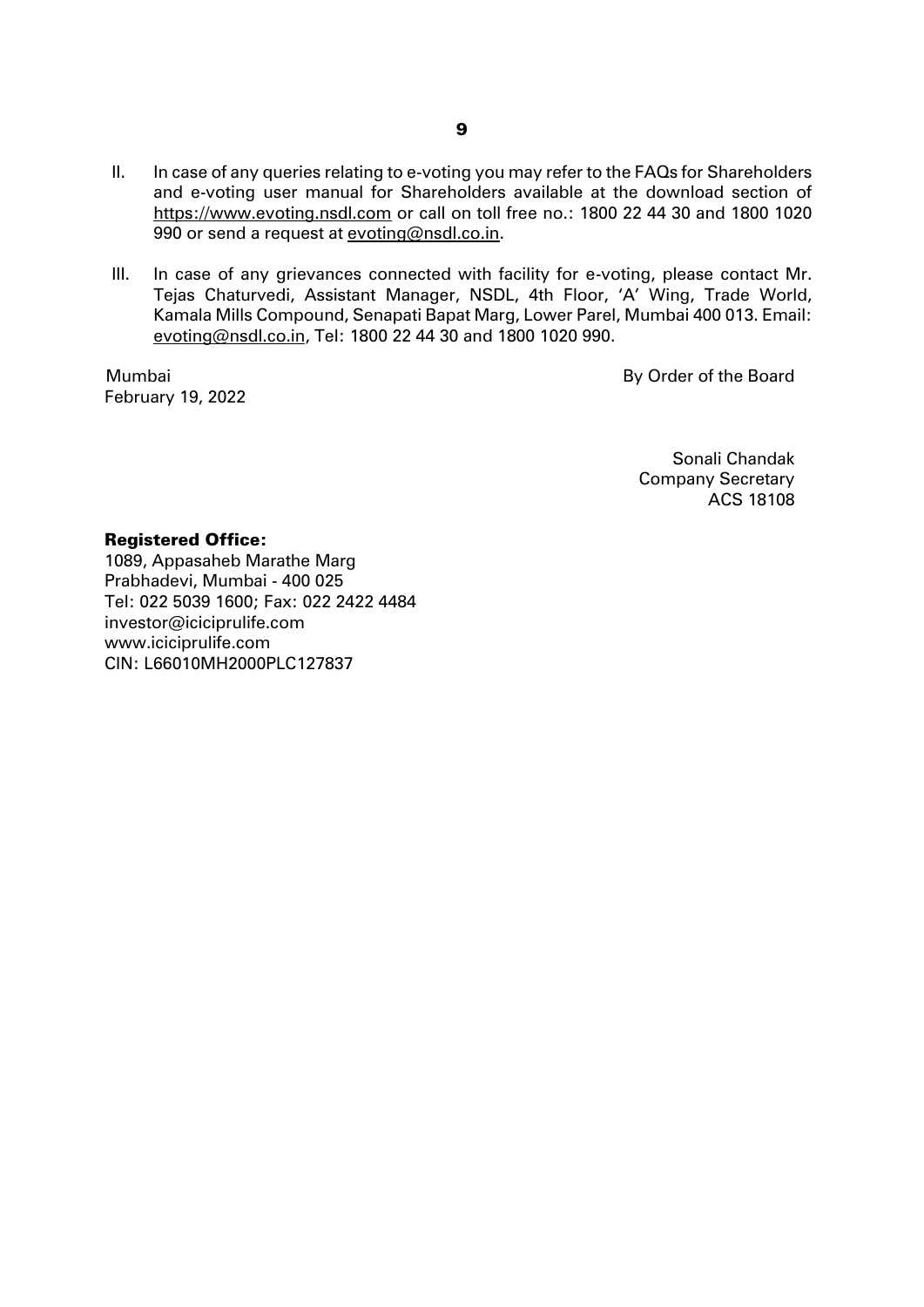## SPECIAL BUSINESS:

1. To consider, and if thought fit, to pass the following resolution as an Ordinary Resolution:

#### Approval for entering into material related party transactions for the purchase and/ or sale of securities issued by related/non related entities in primary/secondary market

**RESOLVED THAT** pursuant to the provisions of Regulation 23(4) of the Securities and Exchange Board of India (Listing Obligations and Disclosure Requirements) Regulations, 2015 ("SEBI Listing Regulations"), such other applicable provisions of law, if any, and any amendments, modifications or re-enactments thereof (hereinafter called as "Applicable Laws") and the 'Policy dealing with Related Party Transactions' of ICICI Prudential Life Insurance Company Limited ("the Company"), as may be applicable from time to time, consent of the Members be and is hereby accorded to the Board of Directors (hereinafter referred to as "Board", which term shall be deemed to include any duly authorized Committee constituted/empowered by the Board, from time to time, to exercise its powers conferred by this resolution), for entering into and/or carrying out and/or continuing with contracts/arrangements/transactions (whether individual transaction or transactions taken together or series of transactions or otherwise), as may be disclosed and as required by the prevailing accounting standards in the notes forming part of the standalone financial statements of the Company, for the FY2023, notwithstanding the fact that the aggregate value of the transactions may exceed  $\bar{\tau}$  10.00 billion or 10% of the annual consolidated turnover of the Company as per the audited financial statements for the FY2022, whichever is lower, as prescribed under applicable laws or any other materiality threshold, as may be applicable from time to time, provided however, that the contracts / arrangements / transactions shall be carried out at an arm's length basis and in the ordinary course of business of the Company, as per the details provided herein below :

| Sr.            | Name of the                                                     | Nature of          | Type of                               | Value of                                                                                             |
|----------------|-----------------------------------------------------------------|--------------------|---------------------------------------|------------------------------------------------------------------------------------------------------|
| No.            | <b>Related Party</b>                                            | Relationship       | Transaction                           | Transaction                                                                                          |
|                | <b>ICICI Bank Limited</b>                                       | Holding<br>Company | Purchase and/or<br>sale of securities | Aggregate<br>value of                                                                                |
| $\overline{2}$ | <b>ICICI Lombard</b>                                            | Associate of       | issued by                             | transactions                                                                                         |
|                | <b>General Insurance</b>                                        | Holding            | related/non                           | (purchase &                                                                                          |
|                | <b>Company Limited</b>                                          | Company            | related entities in                   | sale                                                                                                 |
| 3              | <b>ICICI Securities</b><br><b>Primary Dealership</b><br>Limited | Fellow subsidiary  | primary/secondary<br>market           | separately)<br>during the year<br>not exceeding<br>₹ 50.00 billion<br>with a single<br>related party |

**RESOLVED FURTHER** that Board of Directors, be and is hereby authorized to delegate all or any of its powers herein conferred to any Committee of Directors and/or Director(s) and/or official(s) of the Company /any other person(s) so authorized by it and to sign and execute all such documents, deeds and writings, including filing the said documents, etc. and do all such acts, deeds and things and take necessary steps as the Board may in its absolute discretion deem necessary, desirable or expedient to give effect to this resolution and to settle any question that may arise in this regard and incidental thereto, without being required to seek any further consent or approval of the Members or otherwise to the end and intent that the Members shall be deemed to have given their approval thereto expressly by the authority of this resolution.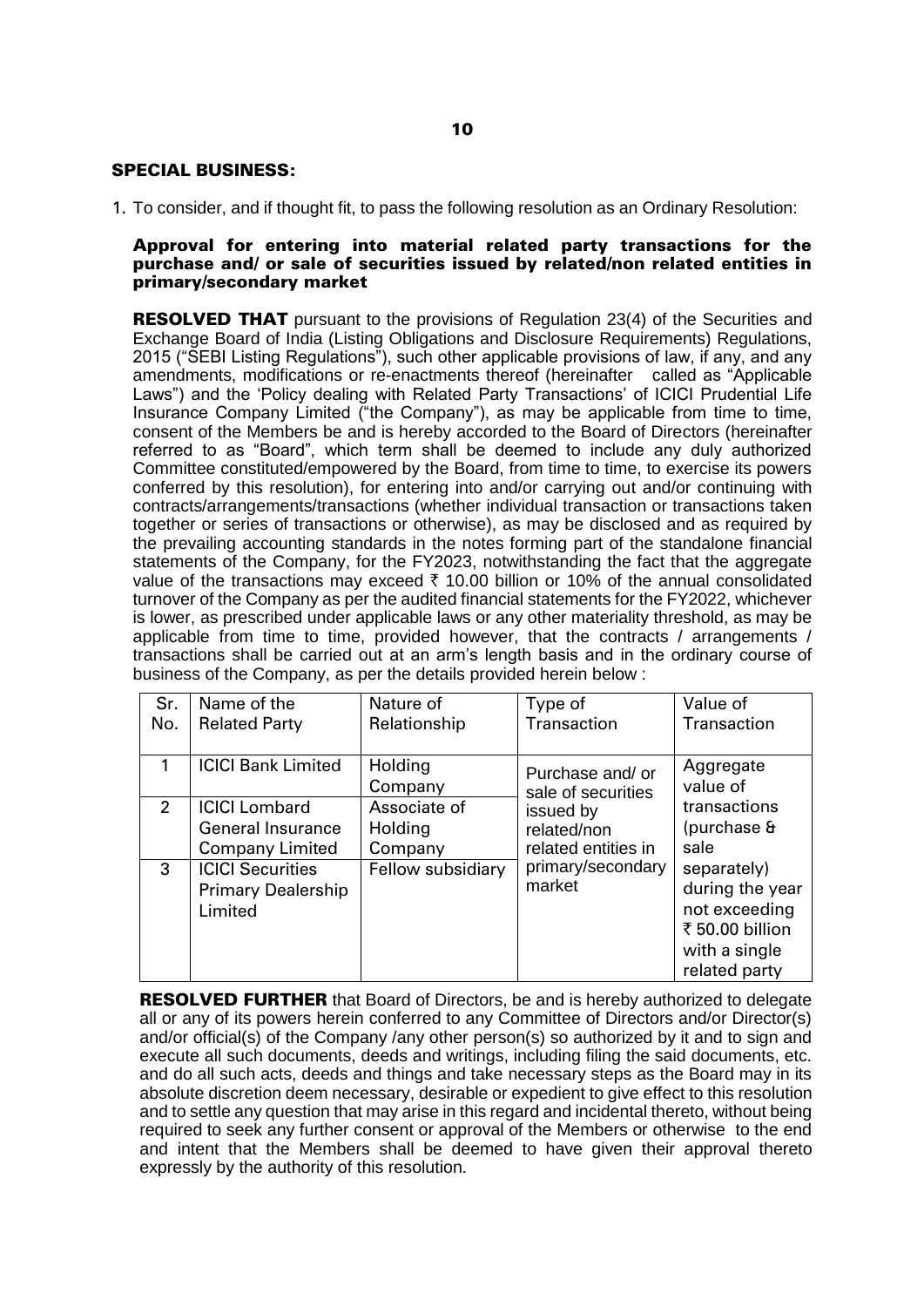2. To consider, and if thought fit, to pass the following resolution as an Ordinary Resolution:

#### Approval for entering into material related party transactions with ICICI Bank Limited

**RESOLVED THAT** pursuant to the provisions of Regulation 23(4) of the Securities and Exchange Board of India (Listing Obligations and Disclosure Requirements) Regulations, 2015 ("SEBI Listing Regulations"), such other applicable provisions of law, if any, and any amendments, modifications or re-enactments thereof (hereinafter called as "Applicable Laws") and the 'Policy dealing with Related Party Transactions' of ICICI Prudential Life Insurance Company Limited ("the Company"), as may be applicable from time to time, consent of the Members be and is hereby accorded to the Board of Directors (hereinafter referred to as "Board", which term shall be deemed to include any duly authorized Committee constituted/empowered by the Board, from time to time, to exercise its powers conferred by this resolution), for entering into and/or carrying out and/or continuing with contracts/arrangements/transactions (whether individual transaction or transactions taken together or series of transactions or otherwise), as may be disclosed and as required by the prevailing accounting standards in the notes forming part of the standalone financial statements of the Company, for the FY2023, notwithstanding the fact that the aggregate value of the transactions may exceed  $\bar{\tau}$  10.00 billion or 10% of the annual consolidated turnover of the Company as per the audited financial statements for the FY2022, whichever is lower, as prescribed under applicable laws or any other materiality threshold, as may be applicable from time to time, provided however, that the contracts / arrangements / transactions shall be carried out at an arm's length basis and in the ordinary course of business of the Company, as per the details provided herein below :

|              | Name of the Related Party: ICICI Bank Limited (Promoter)<br>Nature of Relationship: Holding Company       |                                                                                                                                                     |  |  |  |  |
|--------------|-----------------------------------------------------------------------------------------------------------|-----------------------------------------------------------------------------------------------------------------------------------------------------|--|--|--|--|
| Sr.<br>No.   | <b>Type of Transaction</b>                                                                                | <b>Value of Transaction</b>                                                                                                                         |  |  |  |  |
| $\mathbf{1}$ | Current Bank account balances (including<br>fresh deposits/renewals)                                      | At actuals, since the balances<br>maintained in the current<br>account are for day-to-day<br>business operations, and<br>may vary on a daily basis. |  |  |  |  |
| 2.           | Credit facilities such as intraday overdraft                                                              | Not exceeding ₹ 25 billion                                                                                                                          |  |  |  |  |
|              | and cash management services (including<br>fresh sanctions/ renewals)                                     | per annum                                                                                                                                           |  |  |  |  |
| 3.           | Premium received towards group insurance<br>policies issued to ICICI Bank                                 | At actuals, as per the terms<br>and conditions of the<br>products and the scale of<br>business                                                      |  |  |  |  |
| 4.           | Insurance policy benefits paid as per the<br>terms and conditions of the policies issued<br>to ICICI bank | At actuals, since the number<br>of claims and value of policy<br>benefits varies from time to<br>time.                                              |  |  |  |  |

**RESOLVED FURTHER** that Board of Directors, be and is hereby authorized to delegate all or any of its powers herein conferred to any Committee of Directors and/or Director(s)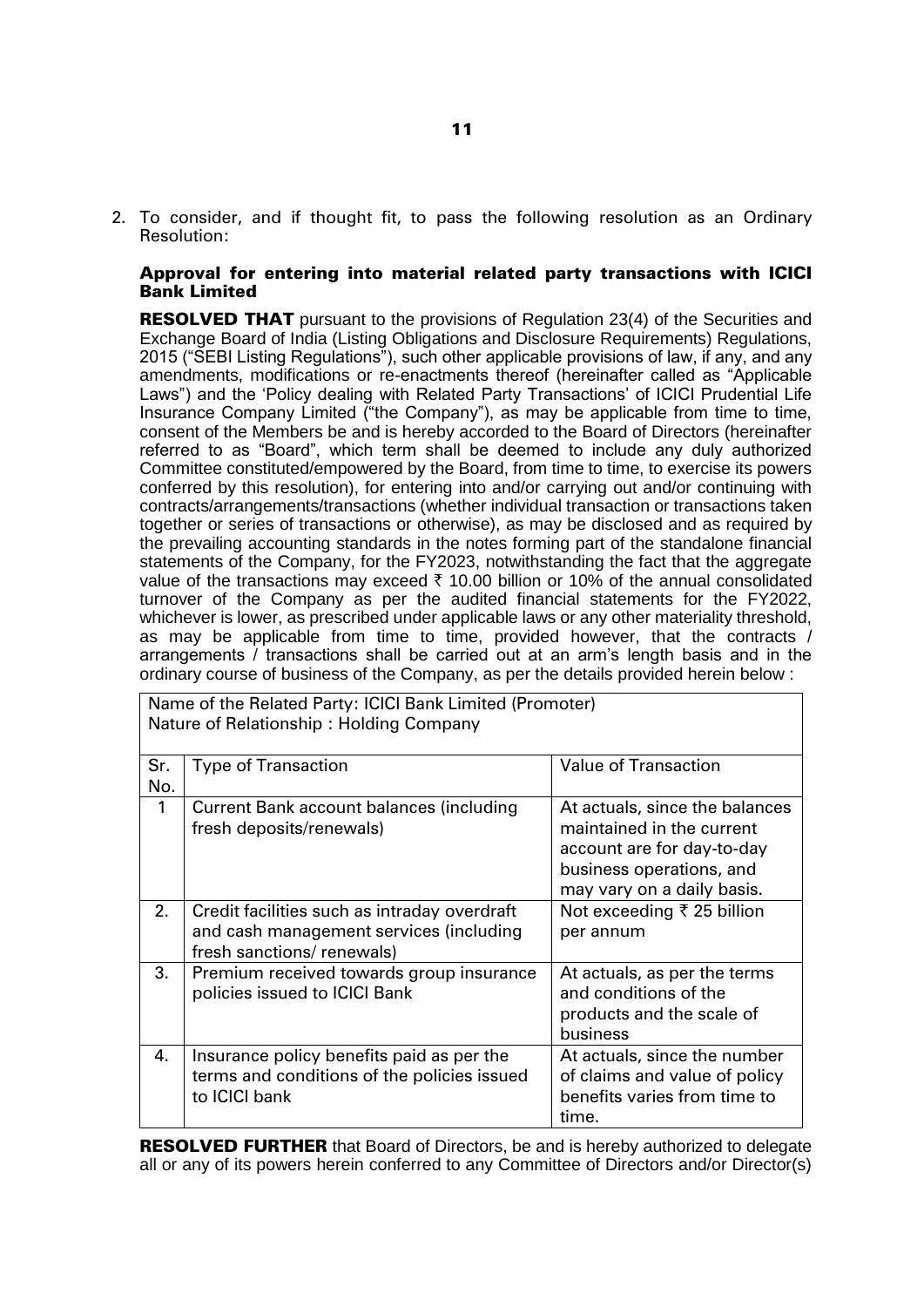and/or official(s) of the Company /any other person(s) so authorized by it and to sign and execute all such documents, deeds and writings, including filing the said documents, etc. and do all such acts, deeds and things and take necessary steps as the Board may in its absolute discretion deem necessary, desirable or expedient to give effect to this resolution and to settle any question that may arise in this regard and incidental thereto, without being required to seek any further consent or approval of the Members or otherwise, to the end and intent that the Members shall be deemed to have given their approval thereto expressly by the authority of this resolution.

Mumbai

February 19, 2022 **By Order of the Board** 

Sonali Chandak Company Secretary ACS 18108

#### Registered Office:

1089, Appasaheb Marathe Marg Prabhadevi, Mumbai - 400 025 Tel: 022 5039 1600; Fax: 022 2422 4484 investor@iciciprulife.com www.iciciprulife.com CIN: L66010MH2000PLC127837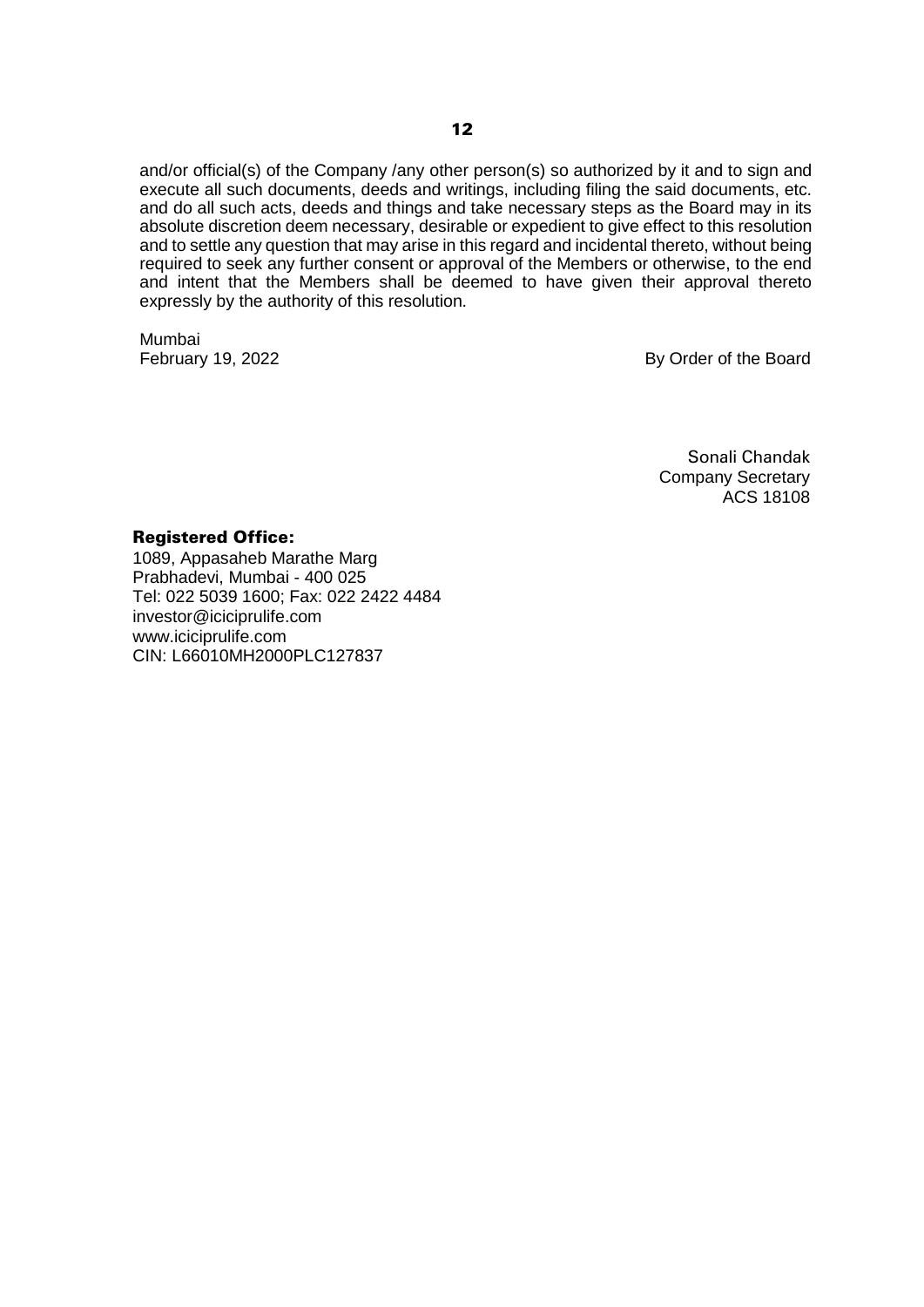# EXPLANATORY STATEMENT UNDER SECTION 102(1) OF THE COMPANIES ACT, 2013

#### Item No. 1

As per Section 188 of Companies Act, 2013, Related Party Transactions such as sale/purchase of goods or services, disposal or lease of property of any kind, appointment of any agent for purchase or sale of any goods, materials, services or property, appointment to an office of profit and underwriting the subscription of securities/derivatives of the Company, shall require prior approval of shareholders, if transactions exceeded such sums, as prescribed. Further, such transactions were exempt from the prior approval of shareholders, if they were in ordinary course of business and at arms' length.

However, as per Securities and Exchange Board of India (Listing Obligations and Disclosure Requirements) Regulations, 2015 (SEBI Listing Regulations), any type of transaction with a Related Party, if material, required prior approval of shareholders, even if such transactions were in ordinary course of business and at arms' length .

Pursuant to the amendment in SEBI Listing Regulations, effective April 1, 2022, a transaction with a related party shall be considered material, if the transaction(s) to be entered into individually or taken together with previous transactions during a financial year, exceeds  $\bar{\tau}$  10 billion or 10% of the annual consolidated turnover of the listed entity as per the last audited financial statements of the listed entity, whichever is lower.

The Company proposes to enter into transactions with related parties as provided in Resolution at Item no. 1, during FY2023, at the agreed terms of the transactions between the parties. The Audit Committee and the Board of Directors have approved the said related party transactions at the meeting(s) held on February 19, 2022 and have noted that although these transactions are in the ordinary course of business and are at arm's length, they may qualify as material related party transactions under the SEBI Listing Regulations. Accordingly, the members' approval is sought for the same.

Information required under Regulation 23(4) of SEBI Listing Regulations read with SEBI Circular dated November 22, 2021 is provided herewith:

- I. Name of the Related Party and Nature of Relationship:
	- (a) ICICI Bank Limited : Holding Company (Promoter)
	- (b) ICICI Lombard General Insurance Company Limited : Associate of Holding Company (Said entity shall be treated as part of Promoter Group w.e.f April 1, 2022)
	- (c) ICICI Securities Primary Dealership Limited : Fellow subsidiary (Said entity shall be treated as part of Promoter Group w.e.f April 1, 2022)

| Sr. | <b>Particulars</b> | <b>Type of Transaction</b>                         |                               |  |  |  |
|-----|--------------------|----------------------------------------------------|-------------------------------|--|--|--|
| No. |                    | Purchase of securities                             | Sale of securities issued     |  |  |  |
|     |                    | issued by un-                                      | by un-related/related         |  |  |  |
|     |                    | parties in secondary<br>related/related parties in |                               |  |  |  |
|     |                    | primary/secondary market<br>market                 |                               |  |  |  |
|     | Value of the       | Aggregate value of                                 | Aggregate value of            |  |  |  |
|     | transaction        | transactions during the<br>transactions during the |                               |  |  |  |
|     | $(₹$ in billions)  | year not exceeding ₹50.00                          | year not exceeding ₹ 50.00    |  |  |  |
|     |                    | billion with a single related                      | billion with a single related |  |  |  |
|     |                    | party                                              | party                         |  |  |  |

II. Other information: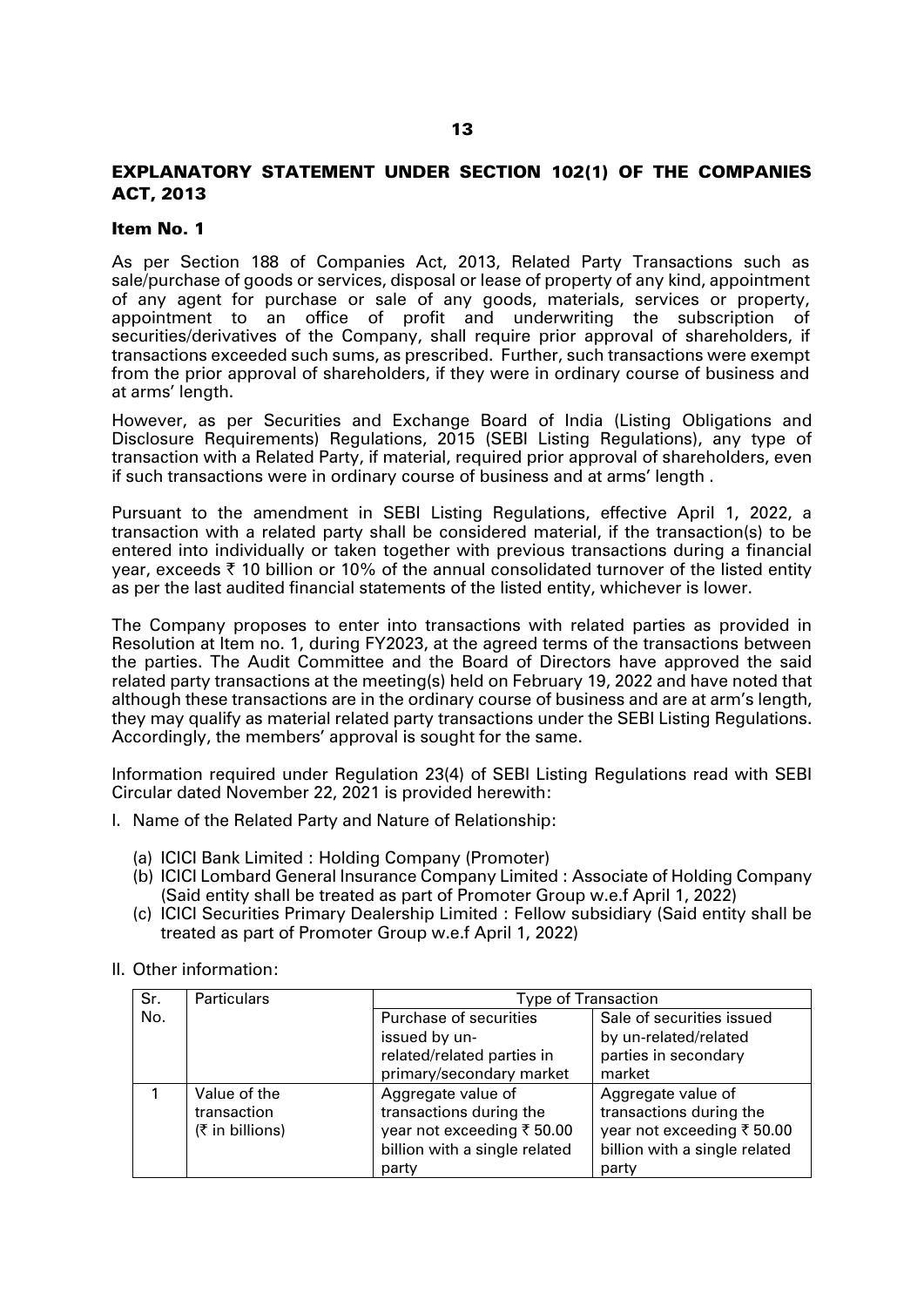| Sr.            | <b>Particulars</b>           | <b>Type of Transaction</b>   |                            |  |  |  |
|----------------|------------------------------|------------------------------|----------------------------|--|--|--|
| No.            |                              | Purchase of securities       | Sale of securities issued  |  |  |  |
|                |                              | issued by un-                | by un-related/related      |  |  |  |
|                |                              | related/related parties in   | parties in secondary       |  |  |  |
|                |                              | primary/secondary market     | market                     |  |  |  |
| $\overline{2}$ | <b>Material Terms</b>        | Primary market purchases     | Secondary market sale of   |  |  |  |
|                |                              | of securities issued by      | securities are done at     |  |  |  |
|                |                              | related parties are          | prevailing market rates on |  |  |  |
|                |                              | subscribed at the            | arm's length basis.        |  |  |  |
|                |                              | prevailing market rate and   |                            |  |  |  |
|                |                              | at same terms at which are   |                            |  |  |  |
|                |                              | offered to all prospective   |                            |  |  |  |
|                |                              | investors. Secondary         |                            |  |  |  |
|                |                              | market purchase of           |                            |  |  |  |
|                |                              | securities are done at       |                            |  |  |  |
|                |                              | prevailing market rates on   |                            |  |  |  |
|                |                              | arm's length basis.          |                            |  |  |  |
| 3              | Nature of concern or         | Financial                    | Financial                  |  |  |  |
|                | interest                     |                              |                            |  |  |  |
|                | (financial/otherwise)        |                              |                            |  |  |  |
| 4              | Tenure of the                | Not applicable               | Not applicable             |  |  |  |
|                | transaction                  |                              |                            |  |  |  |
| 5              | % of value of                | 13.65% per entity            | 13.65% per entity          |  |  |  |
|                | transaction/the              |                              |                            |  |  |  |
|                | Company's annual             | (Total percentage of         | (Total percentage of Sale  |  |  |  |
|                | consolidated turnover        | Purchase of securities to    | of securities to the total |  |  |  |
|                | for immediately              | the total consolidated       | consolidated turnover of   |  |  |  |
|                | preceding financial          | turnover of the Company      | the Company of FY 2021)    |  |  |  |
|                | year (Based on               | of FY2021)                   |                            |  |  |  |
|                | <b>Consolidated turnover</b> |                              |                            |  |  |  |
|                | of FY2021)                   |                              |                            |  |  |  |
| 6              | Details of the source        | Primary market               | Not applicable             |  |  |  |
|                | of funds in connection       | transactions are done out    |                            |  |  |  |
|                | with the proposed            | of shareholders' and         |                            |  |  |  |
|                | transaction                  | policyholders' fund in the   |                            |  |  |  |
|                |                              | ordinary course of           |                            |  |  |  |
|                |                              | insurance business.          |                            |  |  |  |
| 7              | Details of financial         | No indebtedness will be      | Not applicable             |  |  |  |
|                | indebtedness incurred        | incurred to make these       |                            |  |  |  |
|                | for investment               | investments                  |                            |  |  |  |
| 8              | Applicable terms of          | Covenants, tenure,           | Not applicable             |  |  |  |
|                | the investment such          | repayment schedule,          |                            |  |  |  |
|                | as covenants, tenure,        | secured/unsecured and        |                            |  |  |  |
|                | interest rate,               | nature of security will be   |                            |  |  |  |
|                | repayment schedule,          | as per the terms of the      |                            |  |  |  |
|                | secured/unsecured, if        | issuance of securities.      |                            |  |  |  |
|                | secured, nature of           | Interest rate will be as per |                            |  |  |  |
|                | security                     | prevailing market rate at    |                            |  |  |  |
|                |                              | the time of issuance.        |                            |  |  |  |
|                |                              | Primary market purchases     |                            |  |  |  |
|                |                              | of securities issued by      |                            |  |  |  |
|                |                              | related parties are          |                            |  |  |  |
|                |                              | subscribed at the same       |                            |  |  |  |

14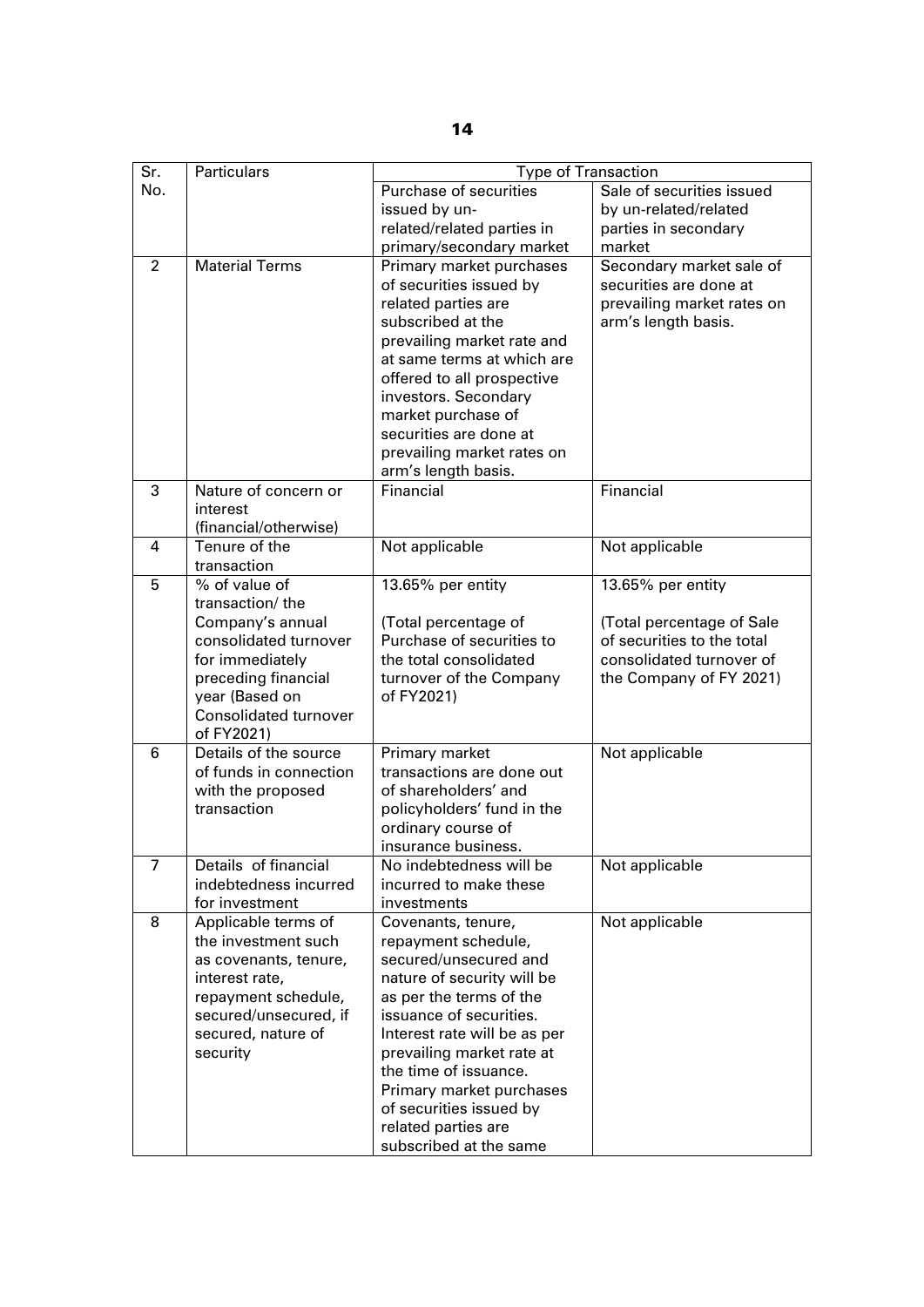| $\overline{\text{Sr.}}$ | <b>Particulars</b>      | Type of Transaction                                    |                                                       |  |  |  |
|-------------------------|-------------------------|--------------------------------------------------------|-------------------------------------------------------|--|--|--|
| No.                     |                         | Purchase of securities                                 | Sale of securities issued                             |  |  |  |
|                         |                         | issued by un-                                          | by un-related/related                                 |  |  |  |
|                         |                         | related/related parties in                             | parties in secondary                                  |  |  |  |
|                         |                         | primary/secondary market                               | market                                                |  |  |  |
|                         |                         | terms as offered to all                                |                                                       |  |  |  |
|                         |                         | prospective investors                                  |                                                       |  |  |  |
| 9                       | The purpose for         | Funds will be utilized by                              |                                                       |  |  |  |
|                         | which the funds will    | the related party in                                   | Transactions are done out                             |  |  |  |
|                         | be utilized by the      | accordance with terms of                               | of shareholders' and                                  |  |  |  |
|                         | ultimate beneficiary of | the issuance of securities.                            | policyholders' fund in the                            |  |  |  |
|                         | such funds pursuant     |                                                        | ordinary course of                                    |  |  |  |
|                         | to the related party    |                                                        | insurance business                                    |  |  |  |
|                         | transaction             |                                                        |                                                       |  |  |  |
| 10                      | Justification as to why | The Company purchases                                  | The Company sells                                     |  |  |  |
|                         | the Related party       | securities in                                          | securities in secondary                               |  |  |  |
|                         | transaction is in the   | primary/secondary market                               | market to related as well                             |  |  |  |
|                         | interest of the listed  | from related as well as                                | as unrelated entities in the                          |  |  |  |
|                         | entity;                 | unrelated entities in the                              | ordinary course of                                    |  |  |  |
|                         |                         | ordinary course of                                     | insurance business in                                 |  |  |  |
|                         |                         | insurance business in                                  | accordance with the                                   |  |  |  |
|                         |                         | accordance with the                                    | applicable regulatory                                 |  |  |  |
|                         |                         | applicable regulatory                                  | guidelines to meet                                    |  |  |  |
|                         |                         | guidelines to meet                                     | requirement of investment                             |  |  |  |
|                         |                         | requirement of investment                              | pattern, exposure norms,                              |  |  |  |
|                         |                         | pattern, exposure norms,                               | duration/credit profile of                            |  |  |  |
|                         |                         | duration/credit profile of                             | the portfolio and to                                  |  |  |  |
|                         |                         | the portfolio and to                                   | optimise profits by taking                            |  |  |  |
|                         |                         | optimise profits by taking                             | advantage of market                                   |  |  |  |
|                         |                         | advantage of market                                    | opportunities. Secondary<br>market sale of securities |  |  |  |
|                         |                         | opportunities.                                         |                                                       |  |  |  |
|                         |                         | Primary/secondary market<br>purchase of securities are | are done at prevailing<br>market rates on arm's       |  |  |  |
|                         |                         | done at prevailing market                              | length basis.                                         |  |  |  |
|                         |                         | rates on arm's length basis                            |                                                       |  |  |  |
| 11                      | Valuation or other      | Not applicable                                         |                                                       |  |  |  |
|                         |                         |                                                        | Not applicable                                        |  |  |  |
|                         | external party report   |                                                        |                                                       |  |  |  |

The valuation or other external report, if any, relied upon by the Company in relation to the proposed transactions shall be made available through the registered email address of the shareholders.

None of the Directors, Key Managerial Personnel or their relatives are in any way concerned or interested in the resolution except Mr. Anup Bagchi who is a Director in ICICI Bank Limited (Holding Company/Promoter), Mr. Sandeep Batra who is Director in ICICI Bank Limited, ICICI Lombard General Insurance Company Limited (Associate of Holding Company), Ms. Vibha Paul Rishi who is Director in ICICI Bank Limited, Mr. Radhakrishnan Nair who is Director in ICICI Bank Limited and ICICI Securities Primary Dealership Limited (Fellow Subsidiary).

Your Directors recommend the ordinary resolution at Item No. 1 for your approval.

Item No. 2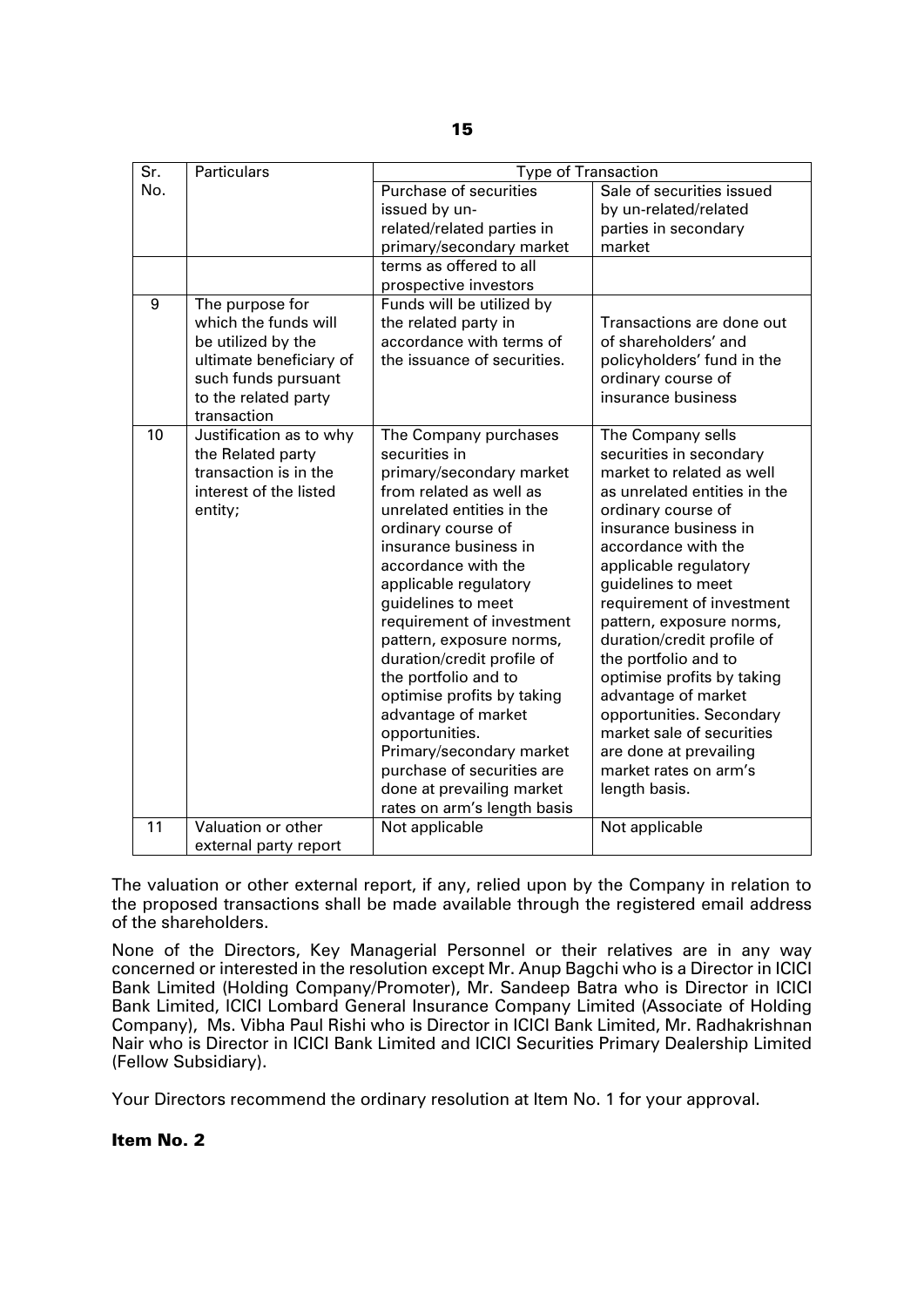Section 188 of the Companies Act, 2013 ('the Act'), read with the Companies (Meetings of Board and its Powers) Rules, 2014 states that no company shall enter into transactions with a Related Party except with the consent of the Board and members of the Company, where such transactions are either not (a) in Ordinary Course of Business or (b) on arm's length basis. The transactions with the related parties as per Item No. 2, are at arm's length and in the ordinary course of business of the Company.

However, pursuant to the amendments in Regulation 23 of the SEBI (Listing Obligations and Disclosure requirements) Regulations, 2015 ("SEBI Listing Regulations"), all related party transactions shall require prior approval of the Audit Committee and all material transactions with related parties require prior approval of the members of the Company through ordinary resolution. A transaction with a related party shall be considered material, if the transaction(s) to be entered into individually or taken together with previous transactions during a financial year, exceeds  $\bar{\tau}$  10 billion or 10% of the annual consolidated turnover of the listed entity as per the last audited financial statements of the listed entity, whichever is lower.

The Company proposes to enter into transactions with related parties as provided in Resolution at Item no. 2, during FY2023, at the agreed terms of the transactions between the parties. The Audit Committee and the Board of Directors have approved the said related party transactions at the meeting(s) held on February 19, 2022 and have noted that although these transactions are in the ordinary course of business and are at arm's length, they may qualify as material related party transactions under the SEBI Listing Regulations. Accordingly, the members' approval is sought for the same.

Information required under Regulation 23(4) of SEBI Listing Regulations read with SEBI Circular dated November 22, 2021 is provided herewith:

I. Name of the Related Party and Nature of Relationship:

ICICI Bank Limited: Holding Company (Promoter)

II. Other information:

| Sr. | <b>Particulars</b> |                | <b>Type of Transaction</b> |                   |                   |
|-----|--------------------|----------------|----------------------------|-------------------|-------------------|
| No. |                    | Balances in    | <b>Credit facilities</b>   | Premium           | Insurance         |
|     |                    | Current        | such as intraday           | received          | policy            |
|     |                    | Account        | overdraft and              | towards           | benefits          |
|     |                    |                | cash                       | group             | paid as           |
|     |                    |                | management                 | insurance         | per the           |
|     |                    |                | services                   | policies          | terms and         |
|     |                    |                |                            | issued to         | condition         |
|     |                    |                |                            | <b>ICICI Bank</b> | s of the          |
|     |                    |                |                            |                   | policies          |
|     |                    |                |                            |                   | issued to         |
|     |                    |                |                            |                   | <b>ICICI bank</b> |
| 1   | Value of the       | The balances   | Not exceeding ₹            | As per the        | Value of          |
|     | transaction        | maintained in  | 25 billion per             | terms and         | transactio        |
|     | (₹ in billion)     | the current    | annum                      | conditions        | n will vary       |
|     |                    | account are    |                            | of the            | as per the        |
|     |                    | for day-to-day |                            | products          | number            |
|     |                    | business       |                            | and the           | of claims         |
|     |                    | operations,    |                            | scale of          | during the        |
|     |                    | and may vary   |                            | business          | year              |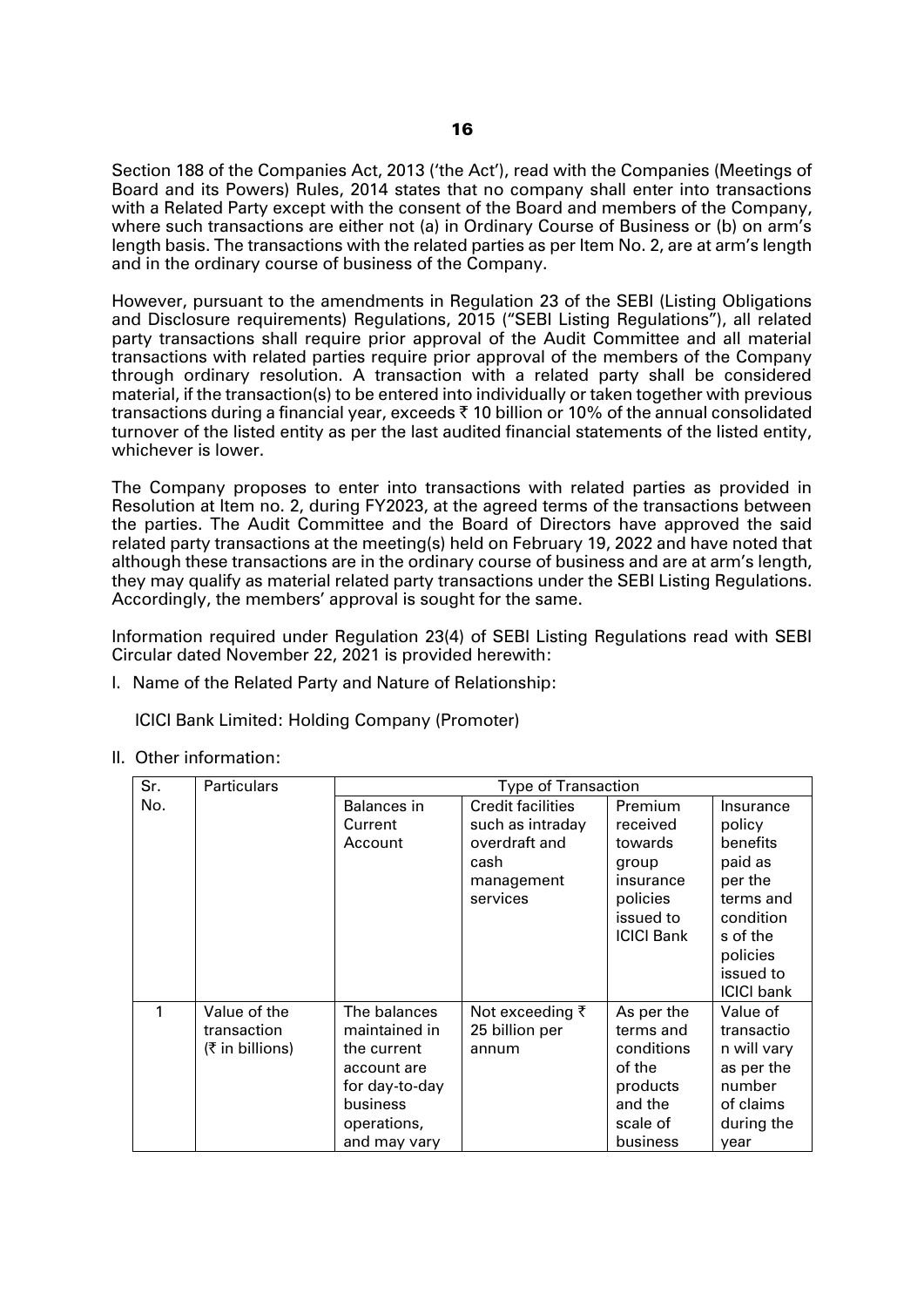| Sr.            | <b>Particulars</b>                                                                                     | <b>Type of Transaction</b>                                                                                                                                                                                                           |                                                                                                                                                                                              |                                                                                                    |                                                                                                                                                                                                                                     |
|----------------|--------------------------------------------------------------------------------------------------------|--------------------------------------------------------------------------------------------------------------------------------------------------------------------------------------------------------------------------------------|----------------------------------------------------------------------------------------------------------------------------------------------------------------------------------------------|----------------------------------------------------------------------------------------------------|-------------------------------------------------------------------------------------------------------------------------------------------------------------------------------------------------------------------------------------|
| No.            |                                                                                                        | Balances in<br>Current<br>Account                                                                                                                                                                                                    | <b>Credit facilities</b><br>such as intraday<br>overdraft and<br>cash<br>management<br>services                                                                                              | Premium<br>received<br>towards<br>group<br>insurance<br>policies<br>issued to<br><b>ICICI Bank</b> | Insurance<br>policy<br>benefits<br>paid as<br>per the<br>terms and<br>condition<br>s of the<br>policies<br>issued to<br><b>ICICI</b> bank                                                                                           |
|                |                                                                                                        | on a daily<br>basis.                                                                                                                                                                                                                 |                                                                                                                                                                                              |                                                                                                    |                                                                                                                                                                                                                                     |
| $\overline{2}$ | <b>Material Terms</b>                                                                                  | Currently, no<br>interest is<br>received by<br>the company<br>on the current<br>account<br>balance<br>maintained<br>with the ICICI<br>Bank. The<br>bank charges,<br>as applicable,<br>are levied by<br>the Bank from<br>time to time | The standard<br>terms as per<br>applicable<br>regulatory<br>guidelines. The<br>pricing of the<br>transaction<br>based on<br>prevailing<br>market rate and<br>based on arm's<br>length basis. | The<br>premium<br>received is<br>as per the<br>product<br>approved<br>by IRDAI.                    | <b>The</b><br>Insurance<br>policy<br>benefits<br>paid by<br>the<br>Company<br>are as per<br>the terms<br>and<br>condition<br>s of the<br>insurance<br>policy<br>and the<br>Company'<br>s claim<br>settlemen<br>t<br>procedur<br>es. |
| 3              | Nature of<br>concern or<br>interest<br>(financial/other<br>wise)                                       | Financial                                                                                                                                                                                                                            | Financial                                                                                                                                                                                    | Financial                                                                                          | Financial                                                                                                                                                                                                                           |
| $\overline{4}$ | Tenure of the<br>transaction                                                                           | On-going                                                                                                                                                                                                                             | Renewable<br>every year                                                                                                                                                                      | As per<br>policy<br>terms and<br>conditions<br>of the<br>product<br>opted for.                     | As per<br>policy<br>terms and<br>condition<br>s of the<br>product<br>opted for.                                                                                                                                                     |
| 5              | % of value of<br>transaction/the<br>Company's<br>annual<br>consolidated<br>turnover for<br>immediately | <b>Not</b><br>applicable                                                                                                                                                                                                             | 6.82%<br>(Total<br>percentage of<br><b>Credit facilities</b><br>taken to the total<br>consolidated                                                                                           | Not<br>applicable                                                                                  | Not<br>applicable                                                                                                                                                                                                                   |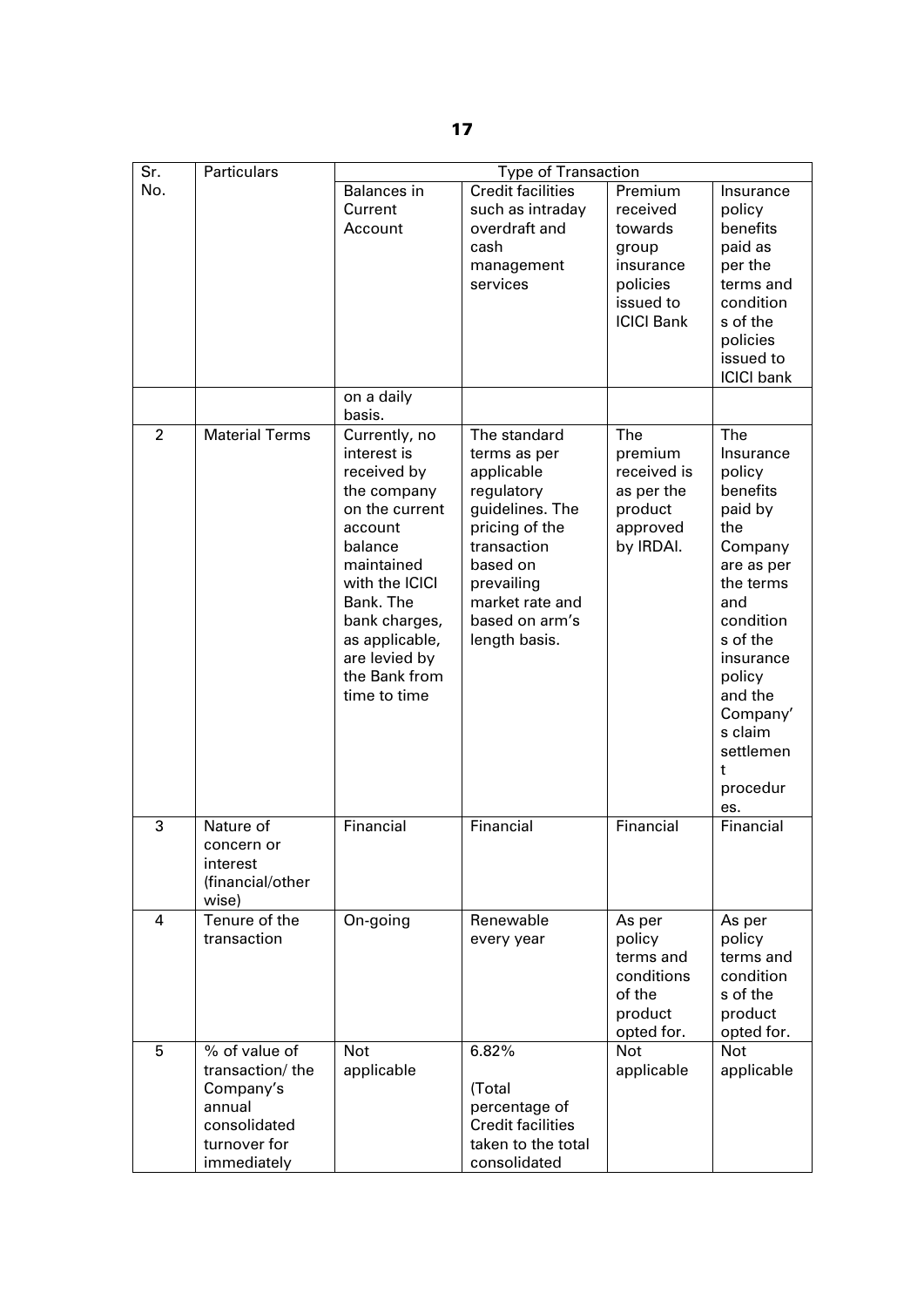| $\overline{\mathsf{S}}$ r. | <b>Particulars</b>                                                                                                                                                                   | <b>Type of Transaction</b>               |                                                                                                                                                                                                                                                                                                                     |                                                                                                    |                                                                                                                                           |
|----------------------------|--------------------------------------------------------------------------------------------------------------------------------------------------------------------------------------|------------------------------------------|---------------------------------------------------------------------------------------------------------------------------------------------------------------------------------------------------------------------------------------------------------------------------------------------------------------------|----------------------------------------------------------------------------------------------------|-------------------------------------------------------------------------------------------------------------------------------------------|
| No.                        | preceding<br>financial year<br>(Based on<br>Consolidated                                                                                                                             | <b>Balances</b> in<br>Current<br>Account | <b>Credit facilities</b><br>such as intraday<br>overdraft and<br>cash<br>management<br>services<br>turnover of the<br>Company of FY<br>2021)                                                                                                                                                                        | Premium<br>received<br>towards<br>group<br>insurance<br>policies<br>issued to<br><b>ICICI Bank</b> | Insurance<br>policy<br>benefits<br>paid as<br>per the<br>terms and<br>condition<br>s of the<br>policies<br>issued to<br><b>ICICI</b> bank |
|                            | turnover of<br>FY2021)                                                                                                                                                               |                                          |                                                                                                                                                                                                                                                                                                                     |                                                                                                    |                                                                                                                                           |
| 6                          | Details of the<br>source of funds<br>in connection<br>with the<br>proposed<br>transaction                                                                                            | <b>Not</b><br>applicable                 | Not applicable                                                                                                                                                                                                                                                                                                      | <b>Not</b><br>applicable                                                                           | <b>Not</b><br>applicable                                                                                                                  |
| $\overline{7}$             | Details of<br>financial<br>indebtedness<br>incurred for<br>investment                                                                                                                | <b>Not</b><br>applicable                 | Not applicable                                                                                                                                                                                                                                                                                                      | <b>Not</b><br>applicable                                                                           | <b>Not</b><br>applicable                                                                                                                  |
| 8                          | Applicable<br>terms of the<br>investment<br>such as<br>covenants,<br>tenure, interest<br>rate, repayment<br>schedule,<br>secured/unsecu<br>red, if secured,<br>nature of<br>security | <b>Not</b><br>applicable                 | The standard<br>terms including<br>repayment<br>terms are as<br>agreed with the<br><b>ICICI Bank with a</b><br>tenure of upto 1<br>years. These are<br>unsecured<br>credit facilities at<br>prevailing ICICI<br><b>Bank lending</b><br>rates linked to<br>internal/external<br>benchmark as<br>per terms<br>agreed. | <b>Not</b><br>applicable                                                                           | <b>Not</b><br>applicable                                                                                                                  |
| 9                          | The purpose<br>for which the<br>funds will be<br>utilized by the<br>ultimate<br>beneficiary of<br>such funds<br>pursuant to the                                                      | <b>Not</b><br>applicable                 | Funds will be<br>utilised in the<br>ordinary course<br>of insurance<br>business                                                                                                                                                                                                                                     | <b>Not</b><br>applicable                                                                           | <b>Not</b><br>applicable                                                                                                                  |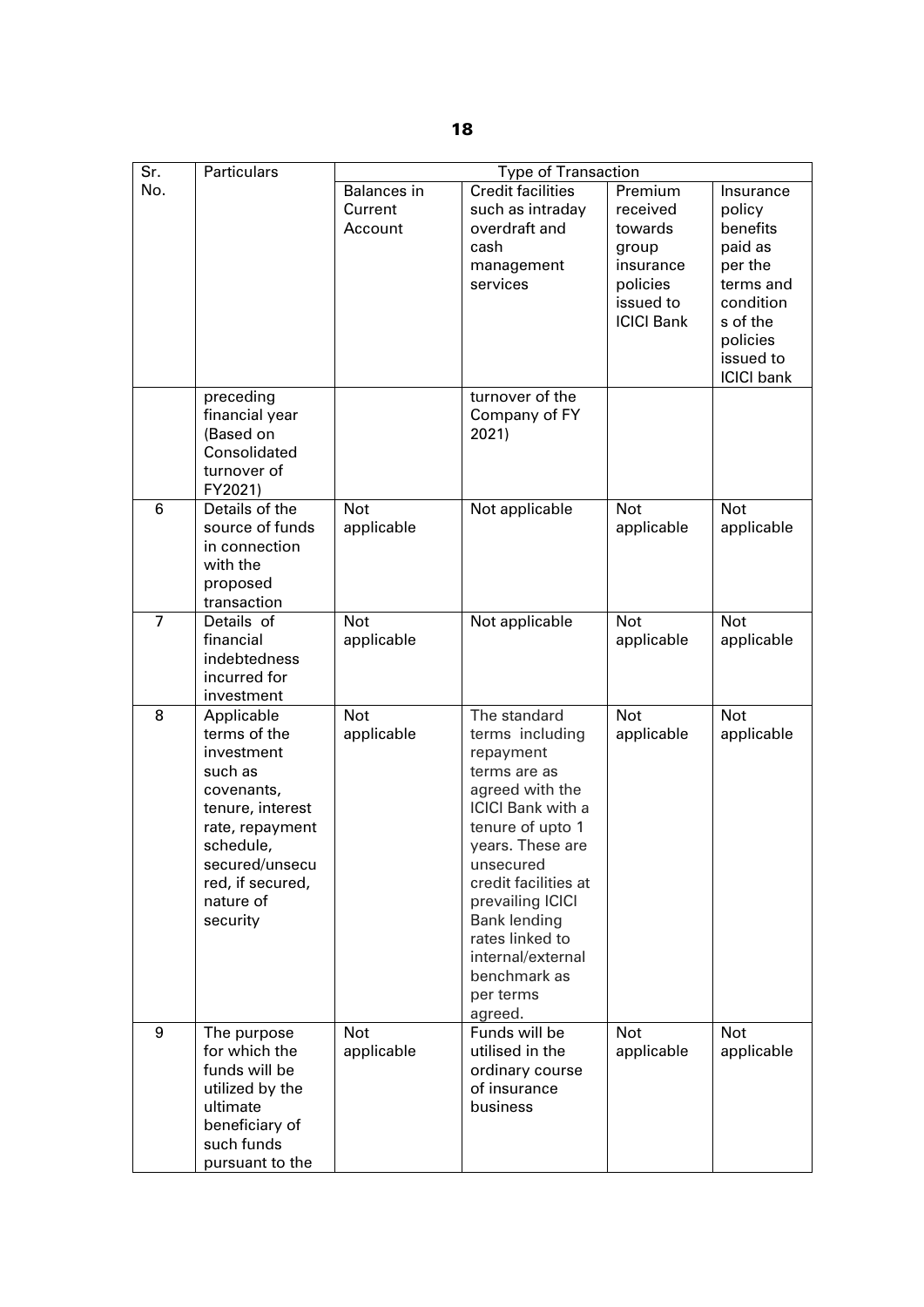| $\overline{\text{Sr.}}$ | <b>Particulars</b>              | <b>Type of Transaction</b> |                          |                      |                   |
|-------------------------|---------------------------------|----------------------------|--------------------------|----------------------|-------------------|
| No.                     |                                 | Balances in                | <b>Credit facilities</b> | Premium              | Insurance         |
|                         |                                 | Current                    | such as intraday         | received             | policy            |
|                         |                                 | Account                    | overdraft and            | towards              | benefits          |
|                         |                                 |                            | cash                     | group                | paid as           |
|                         |                                 |                            | management               | insurance            | per the           |
|                         |                                 |                            | services                 | policies             | terms and         |
|                         |                                 |                            |                          | issued to            | condition         |
|                         |                                 |                            |                          | <b>ICICI Bank</b>    | s of the          |
|                         |                                 |                            |                          |                      |                   |
|                         |                                 |                            |                          |                      | policies          |
|                         |                                 |                            |                          |                      | issued to         |
|                         |                                 |                            |                          |                      | <b>ICICI</b> bank |
|                         | related party                   |                            |                          |                      |                   |
| 10                      | transaction<br>Justification as | Current                    |                          | The                  | <b>The</b>        |
|                         |                                 |                            | The Company              |                      |                   |
|                         | to why the                      | account is                 | uses credit              | Company              | Company           |
|                         | <b>Related party</b>            | maintained                 | facility to meet         | provides             | settles           |
|                         | transaction is in               | with ICICI                 | the temporary            | various              | claims as         |
|                         | the interest of                 | Bank for the               | mismatch in the          | Group                | per the           |
|                         | the listed                      | purpose of                 | collection and           | Insurance            | terms and         |
|                         | entity;                         | availing                   | payment and              | products             | condition         |
|                         |                                 | banking                    | obtains the              | to cater to          | s of the          |
|                         |                                 | services for a)            | same from                | the                  | group             |
|                         |                                 | collection of              | Related Party on         | requireme            | insurance         |
|                         |                                 | premium                    | arms-length              | nt of                | policies          |
|                         |                                 | through                    | basis.                   | corporate            | based on          |
|                         |                                 | various                    |                          | entities             | the               |
|                         |                                 | modes like                 |                          | and                  | receipt of        |
|                         |                                 | auto debit,                |                          | financial            | claims            |
|                         |                                 | <b>CMS</b>                 |                          | institutions         | from              |
|                         |                                 | services,                  |                          | to cover             | corporate         |
|                         |                                 | online                     |                          | mortality            | entity/           |
|                         |                                 | transactions               |                          | risk,                | financial         |
|                         |                                 | etc, b)                    |                          | morbidity            | institution       |
|                         |                                 | disbursement               |                          | risk and             | s towards         |
|                         |                                 | of payments                |                          | long term            | risk              |
|                         |                                 | through                    |                          | retirement           | coverage          |
|                         |                                 | direct credit              |                          | benefits             | and               |
|                         |                                 | facility, c)               |                          | for their            | retiremen         |
|                         |                                 | foreign                    |                          | employees            | t benefits        |
|                         |                                 | exchange                   |                          | as well as           | for               |
|                         |                                 | transactions,              |                          | customers            | employee          |
|                         |                                 | and d)                     |                          | to whom              | s as well         |
|                         |                                 | investments                |                          | loans are            | as                |
|                         |                                 | related                    |                          | being                | customer          |
|                         |                                 | transactions.              |                          | granted.             | s to              |
|                         |                                 | The Company                |                          | The                  | whom              |
|                         |                                 | also                       |                          | Company              | loans had         |
|                         |                                 | maintains                  |                          | also issues          | been              |
|                         |                                 | bank                       |                          | such                 | granted.          |
|                         |                                 | accounts with              |                          |                      | Claims            |
|                         |                                 | other                      |                          | group<br>policies to |                   |
|                         |                                 | unrelated                  |                          | various              | are<br>settled on |
|                         |                                 |                            |                          |                      |                   |
|                         |                                 | entities for               |                          | unrelated            | similar           |